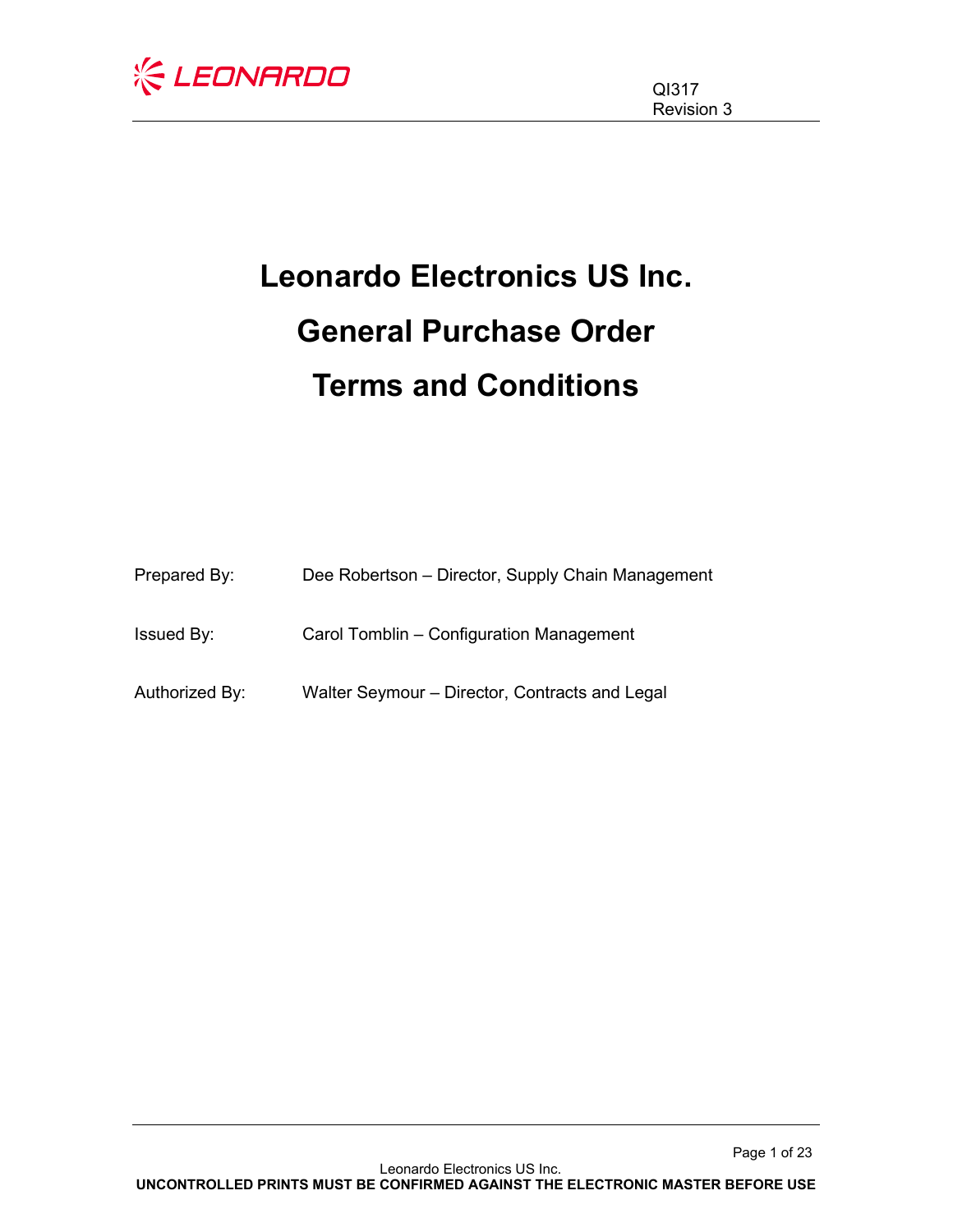

QI317 Revision 3

#### **AMENDMENT SUMMARY**

| Rev | Date      | <b>Change Description</b>                                    |  |
|-----|-----------|--------------------------------------------------------------|--|
|     | 15 MAR 19 | Initial issue                                                |  |
| 2   | 19 DEC 19 | Update company name and logo                                 |  |
| 3   | 24 NOV 21 | Updated to include flow down requirements from AS9100/AS9110 |  |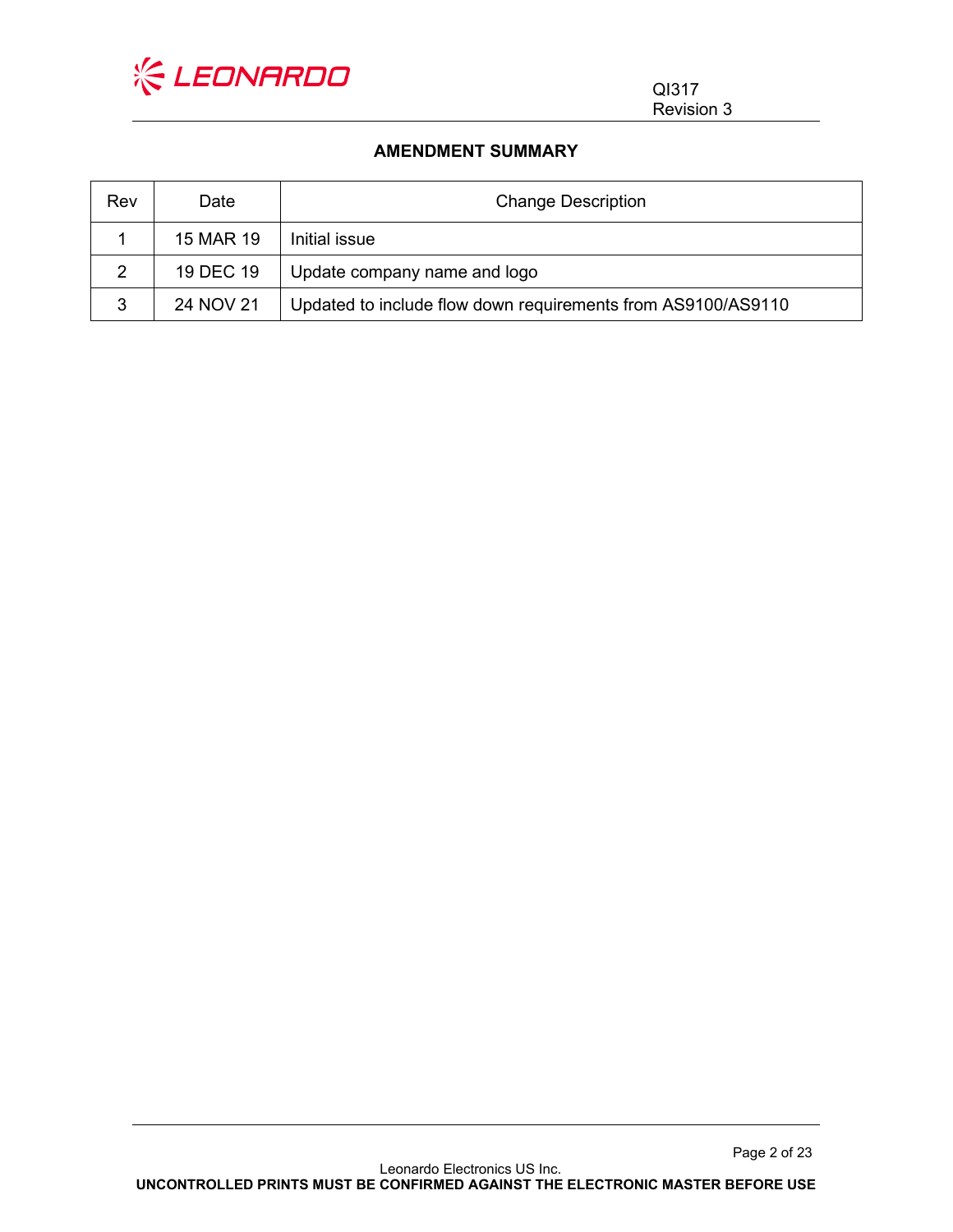

# **Table of Contents**

| 1.         |                                                                             |  |
|------------|-----------------------------------------------------------------------------|--|
| 2.         |                                                                             |  |
| 3.         |                                                                             |  |
| 4.         |                                                                             |  |
| 5.         |                                                                             |  |
| 6.         |                                                                             |  |
| 7.         |                                                                             |  |
| 8.         |                                                                             |  |
| 9.         |                                                                             |  |
| 10.        |                                                                             |  |
| 11.        |                                                                             |  |
| 12.        |                                                                             |  |
| 13.        |                                                                             |  |
| 14.        |                                                                             |  |
| 15.        |                                                                             |  |
| 16.        |                                                                             |  |
| 17.        |                                                                             |  |
| 18.        |                                                                             |  |
| 19.        |                                                                             |  |
| 20.        |                                                                             |  |
| 21.        |                                                                             |  |
| 22.        |                                                                             |  |
| 23.        |                                                                             |  |
| 24.        |                                                                             |  |
| 25.        |                                                                             |  |
| 26.        |                                                                             |  |
| 27.        |                                                                             |  |
| 28.        |                                                                             |  |
| 29.        |                                                                             |  |
| 30.        | Equal Employment Opportunity; Notification of Employee Rights Under Federal |  |
|            |                                                                             |  |
| 31.        |                                                                             |  |
| 32.        |                                                                             |  |
| 33.        |                                                                             |  |
| 34.<br>35. |                                                                             |  |
|            |                                                                             |  |
| 36.<br>37. |                                                                             |  |
| 38.        |                                                                             |  |
| 39.        |                                                                             |  |
| 40.        |                                                                             |  |
|            |                                                                             |  |
|            |                                                                             |  |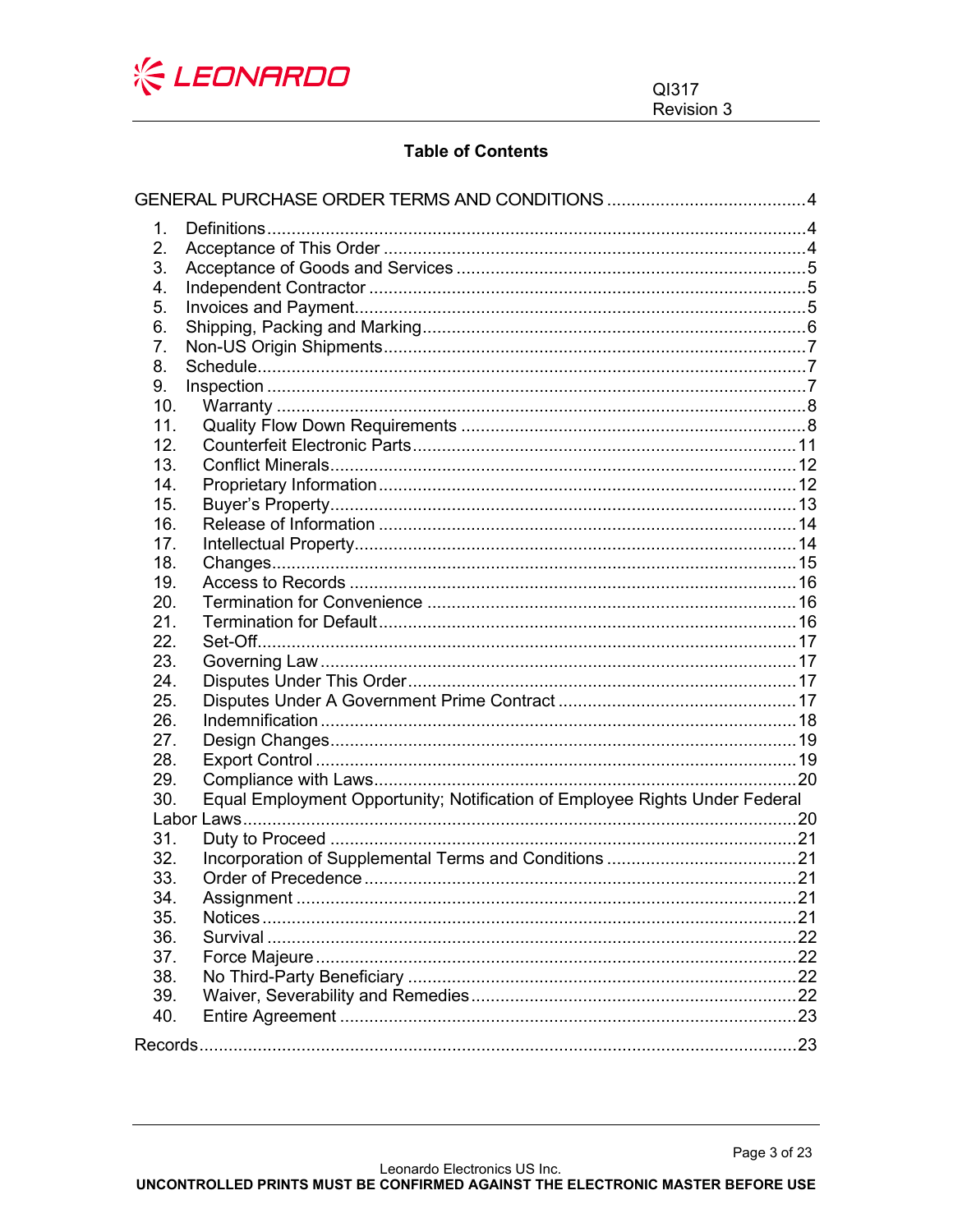

# <span id="page-3-0"></span>**GENERAL PURCHASE ORDER TERMS AND CONDITIONS**

**Leonardo Electronics US Inc.**

<span id="page-3-1"></span>1. Definitions

The following definitions apply to this Order and to any supplemental terms and conditions attached to and/or referenced in this Order unless otherwise specifically stated:

- A. Buyer: The legal entity issuing this Order.
- B. Buyer's Purchasing Representative: Buyer's designated purchasing representative responsible for issuing this Order and any amendments or changes thereto.
- C. Seller: The legal entity that contracts with Buyer under this Order.
- D. Order: The contractual instrument of which these terms and conditions are a part.
- E. Government: The United States of America, acting in its contractual capacity.
- F. Prime Contract: The contract under which this Order is issued, if applicable.
- G. FAR: The Federal Acquisition Regulation, if applicable.
- H. DFARS: The Department of Defense Federal Acquisition Regulation Supplement, if applicable.
- I. Contracting Officer: The Government official authorized to commit the Government contractually under a Government Prime Contract.
- J. Days: Means calendar days (unless specified otherwise).
- <span id="page-3-2"></span>2. Acceptance of This Order

Seller's written acknowledgement of the Order, its commencement of any performance under the Order (including, but not limited to, providing any goods and/or services hereunder), or acceptance of any payment under the Order, shall each constitute Seller's unqualified and irrevocable acceptance of this Order subject solely to these terms and conditions. In the event that this Order does not state price or delivery terms, Buyer will not be bound to any prices or delivery terms to which it has not specifically agreed in writing. Any terms or conditions proposed by Seller inconsistent with or in addition to the terms and conditions contained in this Order shall be void and of no effect unless specifically agreed to in writing by Buyer's Purchasing Representative, regardless of whether or not such terms and conditions materially alter this Order and irrespective of any payment by Buyer hereunder.

Page 4 of 23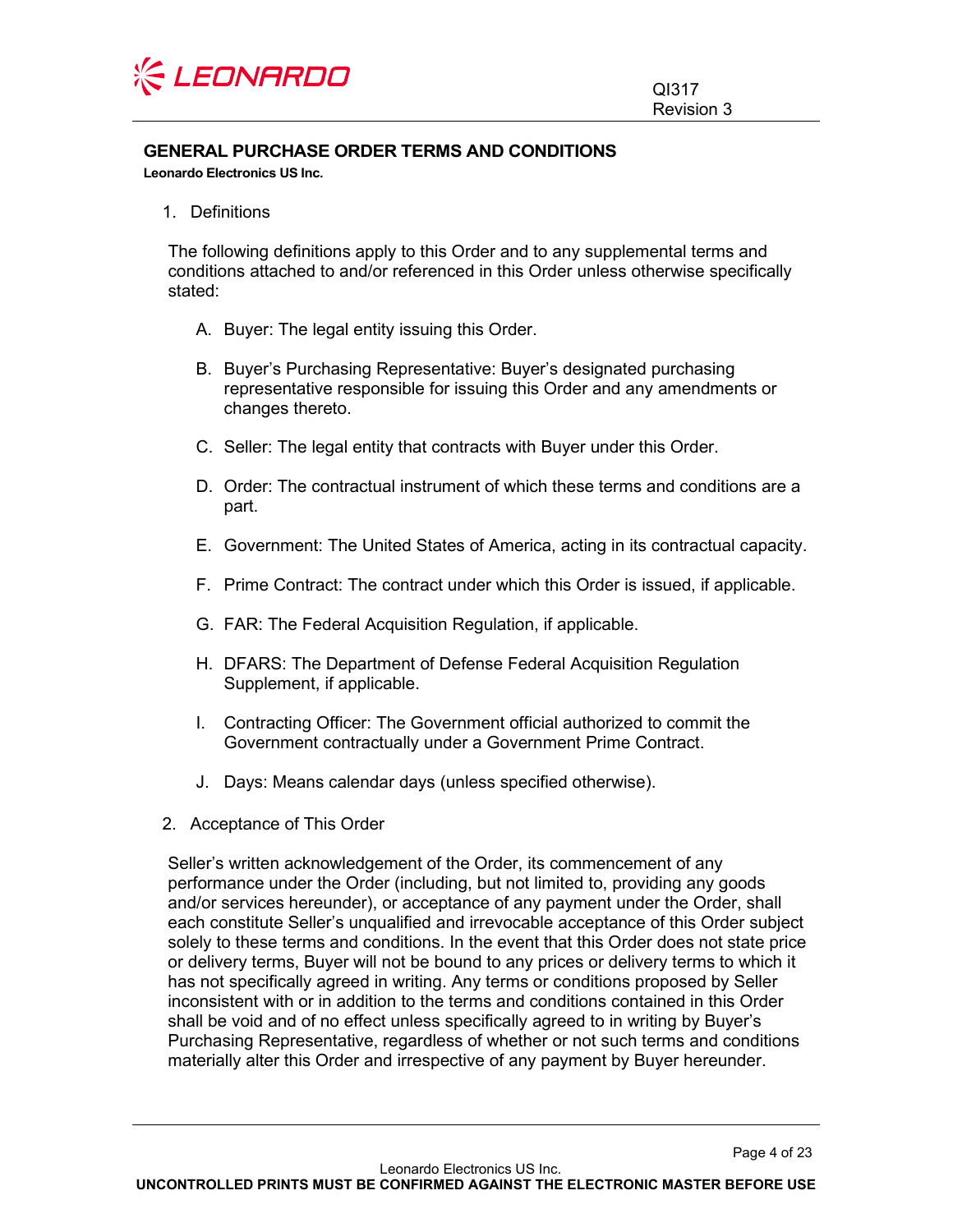

- <span id="page-4-0"></span>3. Acceptance of Goods and Services
	- A. All goods and/or services provided by Seller under this Order shall be in accordance with the requirements of this Order, including all applicable exhibits and attachments, and shall be subject to rejection if such goods and/or services are nonconforming. No inspection or evaluation performed by Buyer (and/or Buyer's customer, if applicable) shall in any way relieve Seller or its suppliers of their obligation to furnish all required goods and/or services in strict accordance with the requirements of this Order. If any of the goods and/or services provided hereunder do not conform with the requirements of this Order, Buyer may require Seller to promptly correct or replace the goods or perform the work and/or services again in conformity with the applicable requirements at no cost to Buyer.
	- B. At Buyer's sole option, any rejected items may be returned for credit or replacement at Seller's risk and expense, and all handling and transportation expenses, both ways, shall be assumed by Seller. No items returned as defective shall be replaced without written authorization from Buyer.
	- C. Unless otherwise stated in the Order, the acceptance of any goods and/or services will be made by Buyer in writing. It is expressly agreed that payment by Buyer to Seller for goods and/or services provided under this Order shall not constitute acceptance. It is further agreed that nothing in this Order shall require Buyer to accept any goods and/or services prior to acceptance thereof by Buyer's customer, if applicable.
	- D. Acceptance shall be conclusive, except for latent defects, fraud, or gross mistakes amounting to fraud.
- <span id="page-4-1"></span>4. Independent Contractor

Seller is an independent contractor, and the employees, agents, or representatives of Seller are not employees, agents, or representatives of Buyer for any purpose including, but not limited to, federal, state, and local tax obligations, unemployment and worker's compensation obligations, social security, and any and all other benefits.

- <span id="page-4-2"></span>5. Invoices and Payment
	- A. Seller's invoices or vouchers shall contain all certifications required by the Order and shall include the invoice date, the Order number, as well as a complete breakout of the prices by line item for the goods and/or services encompassed by the invoice or voucher.
	- B. Unless otherwise stated in the Order, the price for all goods and/or services provided by Seller is all-inclusive and encompasses any and all federal, state, local or foreign taxes and duties that may be applicable, and all installation, testing, debugging, warranty charges, any and all licenses or use fees, and any other cost of every kind and description associated with Seller's work.

Page 5 of 23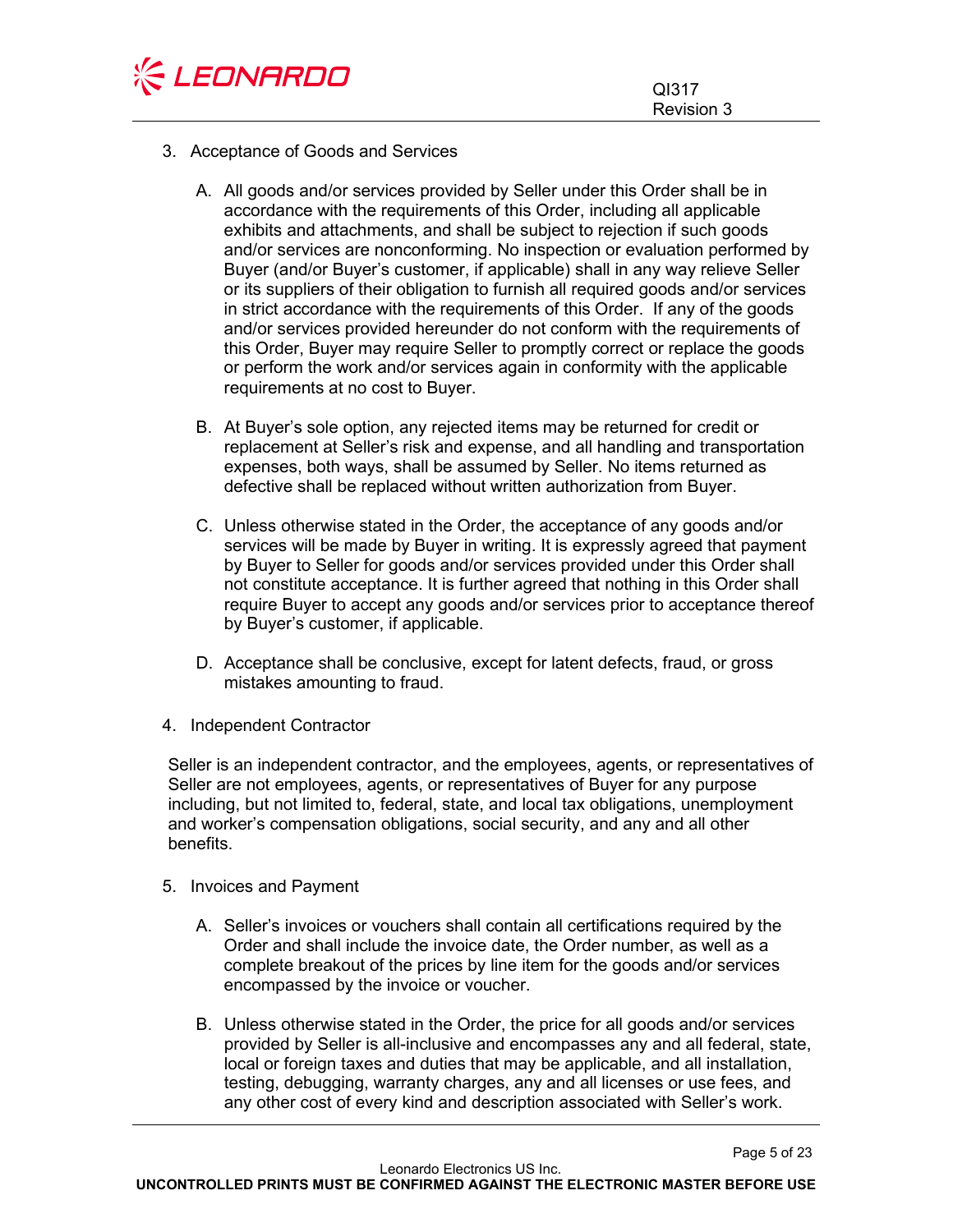

Page 6 of 23

- C. Buyer shall pay Seller after receipt of Seller's proper invoices or vouchers for goods and/or services delivered and accepted, less any deductions provided for in this Order. Unless otherwise agreed in writing and stated on the face of the Order, payment terms are net forty-five (45) days from (i) delivery of the goods or completion of the services, or (ii) receipt of invoice, whichever is later.
- D. If the Order is of a Labor Hour or Time-and-Materials (T&M) type, the Seller shall provide reconciliations of billed and paid amounts on a quarterly basis. This report shall be provided to the Buyer's Purchasing Representative unless otherwise noted.
- E. If the Order is of a Labor Hour, T&M, or cost reimbursement type and contains labor category descriptions, each invoice shall contain the following certification signed by the Seller's authorized representative:

**"This is to certify to the best of my knowledge that the qualifications of the individuals whose labor is being invoiced herein were performed during the period stated and meet the minimum labor category qualifications stated in the Order, including but not limited to any education or experience requirements, for the specific labor category in which their respective hours are being billed."**

- <span id="page-5-0"></span>6. Shipping, Packing and Marking
	- A. Except as otherwise provided on the face of this Order, transportation charges on goods sold f.o.b. shipping point must be prepaid and invoiced to Seller. Transportation charges on goods sold f.o.b. destination must be prepaid in all cases. No insurance or premium transportation costs will be allowed unless authorized in writing by Buyer's Purchasing Representative. Risk of loss to goods ordered hereunder, regardless of cause, shall be Seller's responsibility until the goods have been delivered in compliance with terms of transportation required by this Order. If Seller does not comply with the stated delivery schedule, Buyer may, in addition to any other rights which it may have at law or in equity, require delivery by the most expeditious way, and any charges resulting from the premium transportation shall be fully prepaid and absorbed by Seller. Title to all goods passes at Buyer's dock unless otherwise specified in this Order.
	- B. Seller shall pack, mark and ship all goods in accordance with the requirements of this Order and in compliance with all applicable transportation regulations and good commercial practice for protection against damage from weather and shipment, including any applicable federal, state and local laws and regulations for the packaging, labeling, transportation and shipping of hazardous materials. Seller shall secure the most advantageous transportation services and rates consistent therewith. No separate or additional charge shall be payable by Buyer for containers, crating, boxing, handling, storage or any other services unless specifically stated in this Order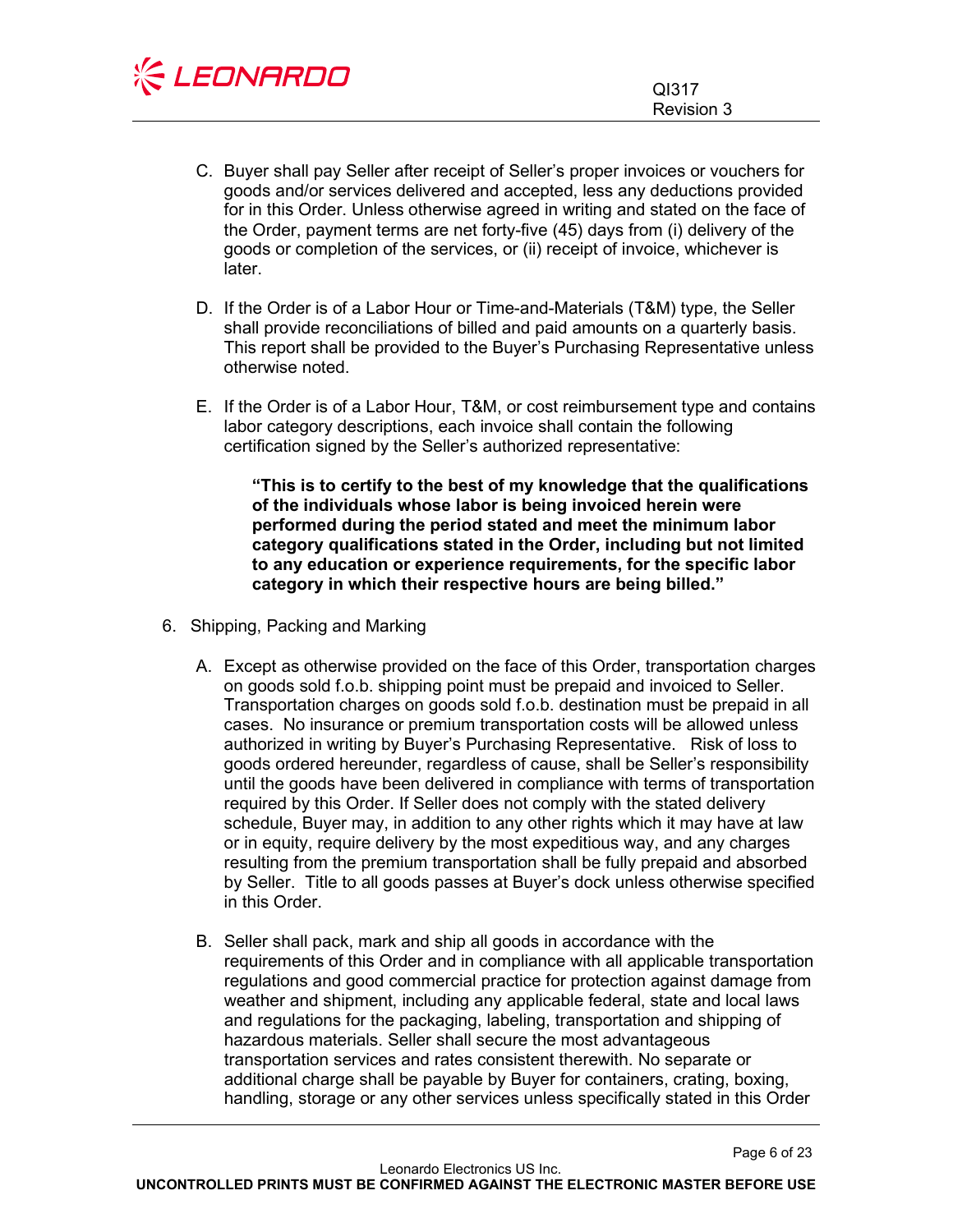

or otherwise agreed to by Buyer in writing. Seller shall mark each container with the number of this Order and shall enclose a packing slip with this Order number in an envelope attached to each container. Damage resulting from improper packing or shipping will be charged to Seller.

- C. Acceleration of delivery is not authorized unless specified in writing by Buyer's Purchasing Representative.
- D. Buyer reserves the right to refuse or return at Seller's risk and expense any shipments made in excess of the quantities stipulated in the Order or received in advance of the required delivery schedule, or to keep the goods received in advance of the required delivery schedule and defer payment as if the delivery was made per the required delivery schedule.

# <span id="page-6-0"></span>7. Non-US Origin Shipments

The Order is issued with the expectation that Seller will ship any goods to Buyer from a location within the United States. Any shipments originating outside the customs territory of the United States will import under the terms of sale DDP Buyer facility Incoterms 2010. Seller shall communicate its customs clearance instructions to its international third-party supplier prior to arrival into the United States to avoid any delays in delivery to Buyer. Under no circumstances shall Buyer be listed as the importer of record (or consignee for shipments delivered via courier) on customs documents for any Orders shipped directly to Buyer from a foreign location and Seller expressly agrees to accept all liability associated with said customs entries for any such Orders.

#### <span id="page-6-1"></span>8. Schedule

Seller shall strictly comply with the delivery or performance schedule specified in the Order. No acts of Buyer, including without limitation acceptance of late deliveries or performance, shall constitute a waiver of this provision. Seller shall immediately notify Buyer in writing of any actual or potential delay in the deliveries or performance of this Order and such notice shall include the actions being taken to overcome or minimize the delay and a revised schedule using the Seller's best efforts; provided, however, that Buyer's receipt of such notice shall not constitute a waiver of Buyer's rights to timely deliveries and performance and remedies for any late deliveries or performance. Buyer reserves the right to cancel this Order without incurring any liability to Seller and without waiving any other remedies available if delivery or performance, as specified in the Order or on Buyer's written shipping authorizations, is not completed.

# <span id="page-6-2"></span>9. Inspection

Buyer (and Buyer's customer, if applicable) through any authorized representatives, has the right at all reasonable times and places to inspect and test the goods and/or services being supplied under this Order, including those provided by Seller's suppliers. Buyer assumes no contractual obligation to perform any inspection or test unless otherwise specifically set forth in the Order. Buyer's failure to inspect or test

Page 7 of 23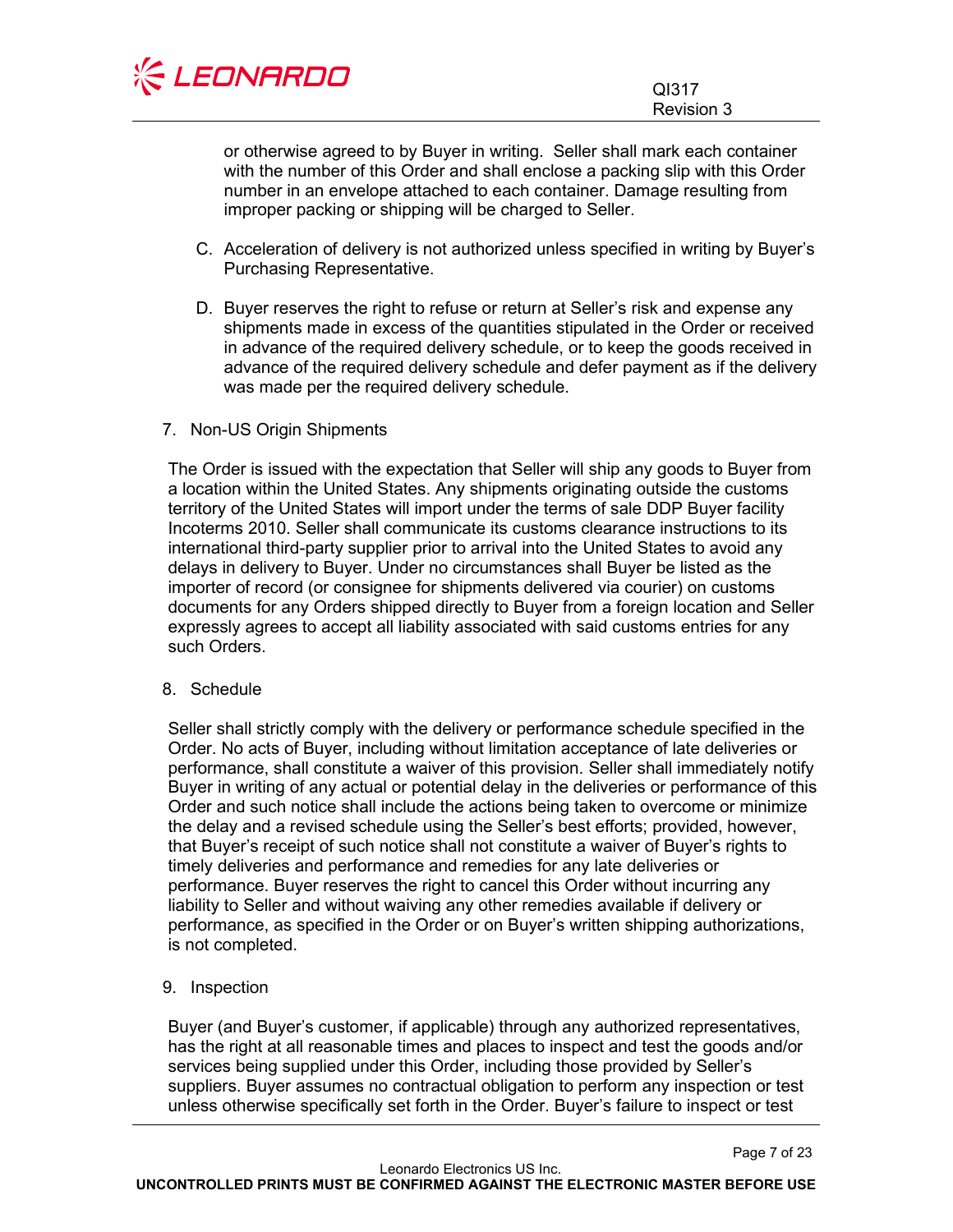

any goods and/or services shall not relieve Seller from responsibility for any defective or nonconforming goods and/or services. If any inspection or evaluation is made by Buyer or its customer on the premises of Seller or any of Seller's suppliers, Seller or its suppliers shall provide at no additional charge reasonable access to facilities and assistance for the safety and convenience of the personnel conducting any inspection or test.

# <span id="page-7-0"></span>10. Warranty

- A. Seller warrants to Buyer, its successors and assigns, that all goods provided hereunder shall be (i) merchantable, (ii) free from defects in material and workmanship, (iii) free from defects in design (unless the goods are provided in accordance with Buyer's design specifications), (iv) suitable for the purposes intended, (v) in compliance with all applicable specifications, drawings, and performance requirements, and, for any software provided with the goods, (vi) free from any viruses, malicious codes, worm, time bomb, selfhelp code, or other software code or routine designed to damage, destroy or alter any software, hardware or data, disable any computer automatically, or permit any unauthorized access to any software or hardware; and that all services provided hereunder shall be (i) free from defects in workmanship, (ii) suitable for the purposes intended, (iii) performed in a professional and workmanlike manner, and (iv) in compliance with all applicable specifications, drawings, and performance requirements.
- B. If any nonconformity under this warranty appears within one (1) year after final acceptance of the goods and/or services, Seller shall, at Buyer's option, either (i) promptly and diligently repair, replace or correct (by re-performance or otherwise) such nonconformity at no cost to Buyer (including any transportation costs associated therewith), or, for goods only, (ii) accept return of the goods for credit or refund. If any repair, replacement or correction is not made in a timely manner to Buyer's satisfaction, then the Buyer may, at its election and in addition to any other remedies available to Buyer at law or in equity, correct or have corrected such nonconformity at Seller's expense.
- <span id="page-7-1"></span>11. Quality Flow Down Requirements

To ensure that we continue to meet our customers' expectations and industry requirements, we have produced these quality requirements to provide information, guidance and requirements necessary to fulfill all customer, regulatory, and industry requirements. Leonardo Electronics US Inc. encourages each supplier to work toward continuous improvement in all areas regarding quality, delivery, and performance.

A. Buyer's Purchase Order provides information on the processes, products, and services to be provided including the identification of relevant technical data (e.g., specifications, drawings, process requirements, work instructions).

Page 8 of 23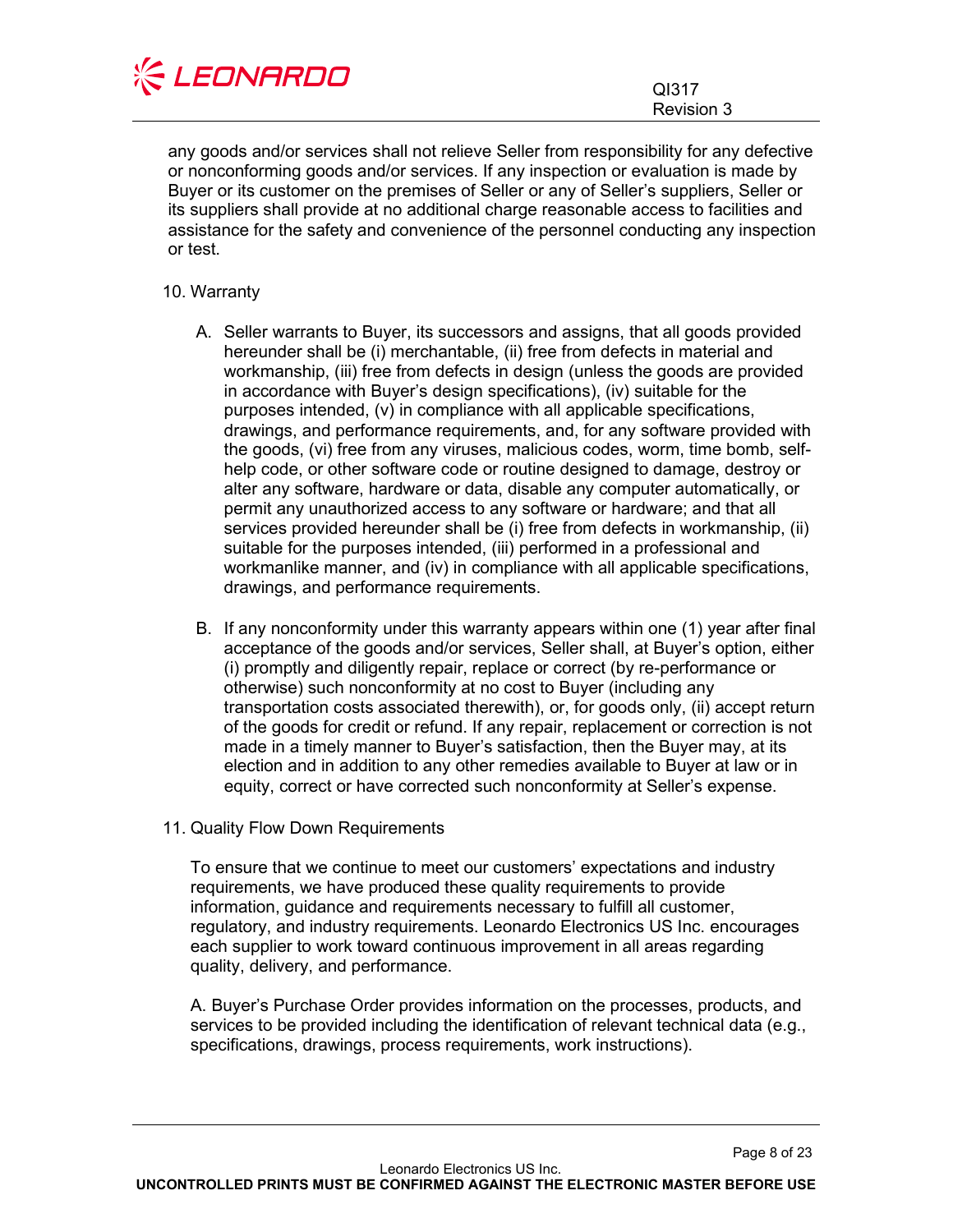| <b>KEONARDO</b> |            |  |
|-----------------|------------|--|
|                 | QI317      |  |
|                 | Revision 3 |  |

B. Each supplied order shall be accompanied by one legible copy of certificate of Compliance/Compliance (C of C) with a unique certification number containing the following information:

- a. Title and specification number (including revision letter) of the process
- b. Name and address of the facility
- c. Supplier's unique identification number ("vendor or processor code)
- d. Date the CoC was issued
- e. Purchase order part number
- f. Quantity of parts (to include quantity accepted/ rejected)
- g. Part number and serial/lot number as applicable
- h. Signature and title of authorized quality agent of Supplier

C. The Supplier shall ensure that employees and people working on its behalf are competent and trained in accordance with the requirements of AS9100, where applicable.

D. In addition to the other requirements recorded within this document, Suppliers shall hold all information received from Buyer in confidence and no third-party request for information shall be authorized unless approved, in writing, by Buyer.

E. Buyer shall review Suppliers based on Quality, Delivery, and/or Service. Suppliers shall be issued corrective actions as required. Supplier late shipments and corrective actions shall be reviewed at Management Review meetings for increased action at Management's discretion. Any outcomes shall be documented in Management Review Meeting Minutes. Suppliers that fail to perform in these areas may receive further Corrective Actions and may be considered for probation or removal from Buyer's supplier list.

F. Buyer and its customers reserve the right to perform verification and/or validation activities at the Supplier's premises.

G. For any product or service that is an input to Buyer design and development under AS9100D, the Supplier shall provide all information required by Buyer to meet the requirements of AS9100D section 8.3.4.

H. The Supplier is responsible for the validation, and periodic revalidation, of the ability to achieve planned results of the processes for production and service provision, where the resulting output cannot be verified by subsequent monitoring or measurement

I. All gauges and instruments used to verify product shall be calibrated using standards whose accuracies are NIST traceable. All provided calibration certifications shall specifically state this traceability. The Supplier shall maintain a quality / inspection system that shall ensure all goods and services conform to contract requirements whether manufactured or processed by the Supplier or procured from Sub-Tier Suppliers.

Page 9 of 23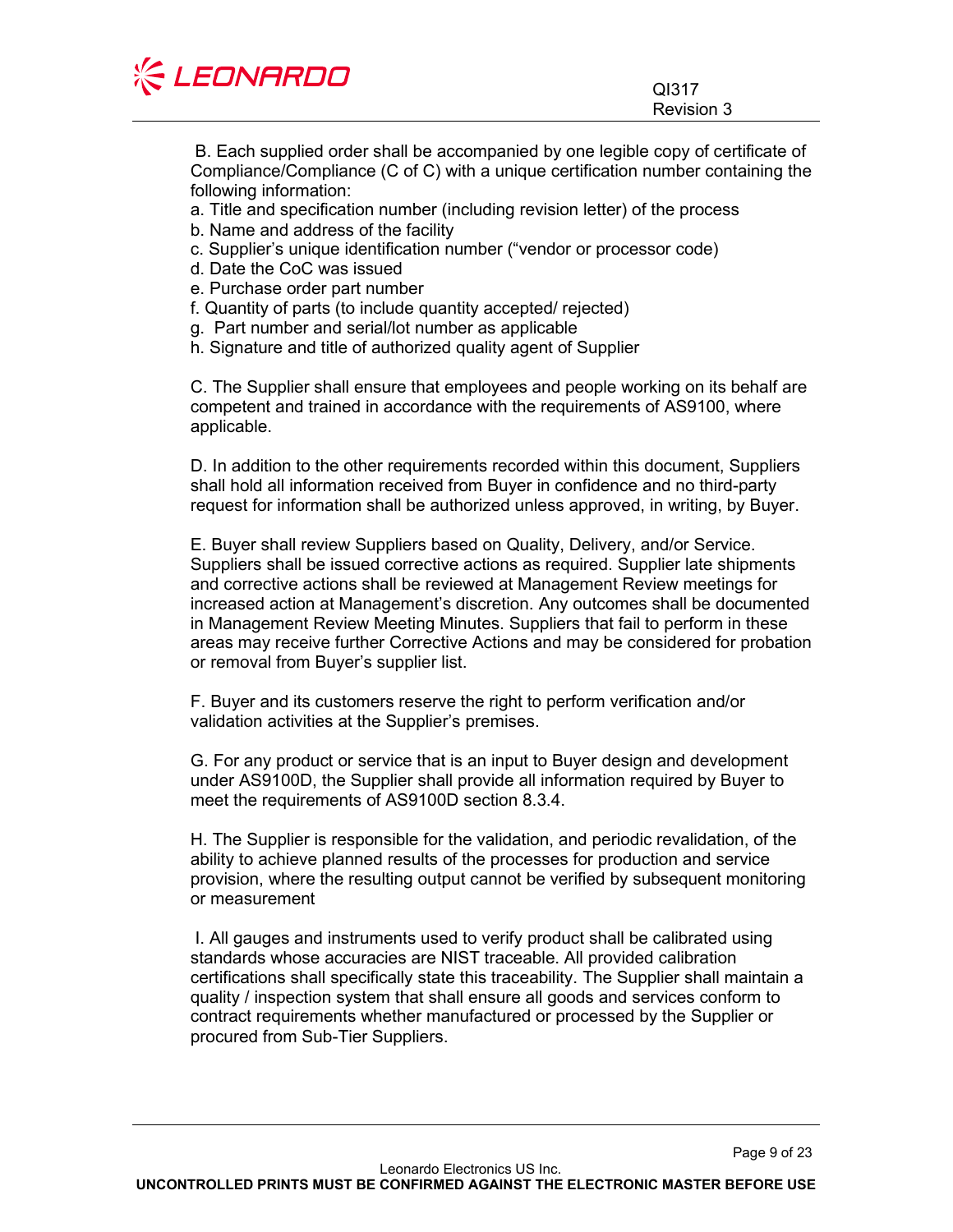

Page 10 of 23

J. The Supplier shall use a sampling plan for product acceptance, consistent with typical industry standards, unless otherwise specified or agreed upon in writing by Buyer.

K. When specifically requested by Buyer in writing, the Supplier shall maintain a quality system in compliance to AS9100D and/or approved by Buyer. When required by Buyer or its customers, Suppliers shall use customer-specified sources. The Supplier shall notify Buyer of nonconforming processes, products, or services and obtain approval for their disposition. To prevent the purchase of counterfeit or suspect / unapproved products and to ensure product identification and traceability, the Supplier shall institute controls that include staff training on the effect and identification of counterfeit / suspect parts, the requirement of Material, see also paragraph 12 of this document. Certificates, Certificates of Conformity, and/or other supporting documentation as appropriate. Material and part substitutions are not allowed. The Supplier shall notify Buyer of any change in ownership, management, location, product, or process that affect Buyer's product or services. Suppliers shall flow-down to Sub-Tier Suppliers the applicable requirements as required by the purchase order either specifically or by reference. When requested by Buyer or its customers, the Supplier shall provide test specimens for inspection / verification, investigation and/or auditing purposes. Unless otherwise specified on the Purchase Order, the latest specification revision in effect at the time the lot of raw material/parts was originally manufactured or processed shall apply. In the event a document has been superseded, the latest revision of the superseding document shall apply. All certifications, test reports, and inspection reports, as well as receiving inspection, in-process inspection, final inspection, and calibration records shall be retained for a minimum of seven years, unless otherwise specified by Buyer, and shall be made available to Buyer, its customers, or regulatory agency upon request.

L. Buyer and its customers reserve the right to perform an on-site inspection of the Supplier's facility or visit the facility. Buyer shall give reasonable notification to the Supplier prior to the on-site inspection. The on-site inspection may include surveillance of the Supplier's facilities, procedures, production methods, processes, and the Supplier's Quality Management System. The Supplier shall furnish, at no cost, the necessary data as required by applicable Purchase Orders, specifications, and inspection instructions to facilitate the on-site inspection.

M. The Supplier shall be committed to the highest standards of ethics and business conduct, and shall comply with the law, honor commitments, act in good faith, and be accountable. The Supplier shall not offer, promise, authorize, or provide, directly or indirectly, anything of value (including business gifts or courtesies) with the intent or effect of inducing anyone to engage in unfair business practices and shall avoid involvement in activities that may be perceived as a conflict-of-interest. The Supplier shall respect the legitimate proprietary rights and intellectual property rights of customers and Suppliers and take proper care to protect sensitive information, including confidential, proprietary and personal information. The Supplier shall support product safety by ensuring robust management of special requirements, critical items, and key characteristics. If there are concerns with respect to product safety, the Supplier shall communicate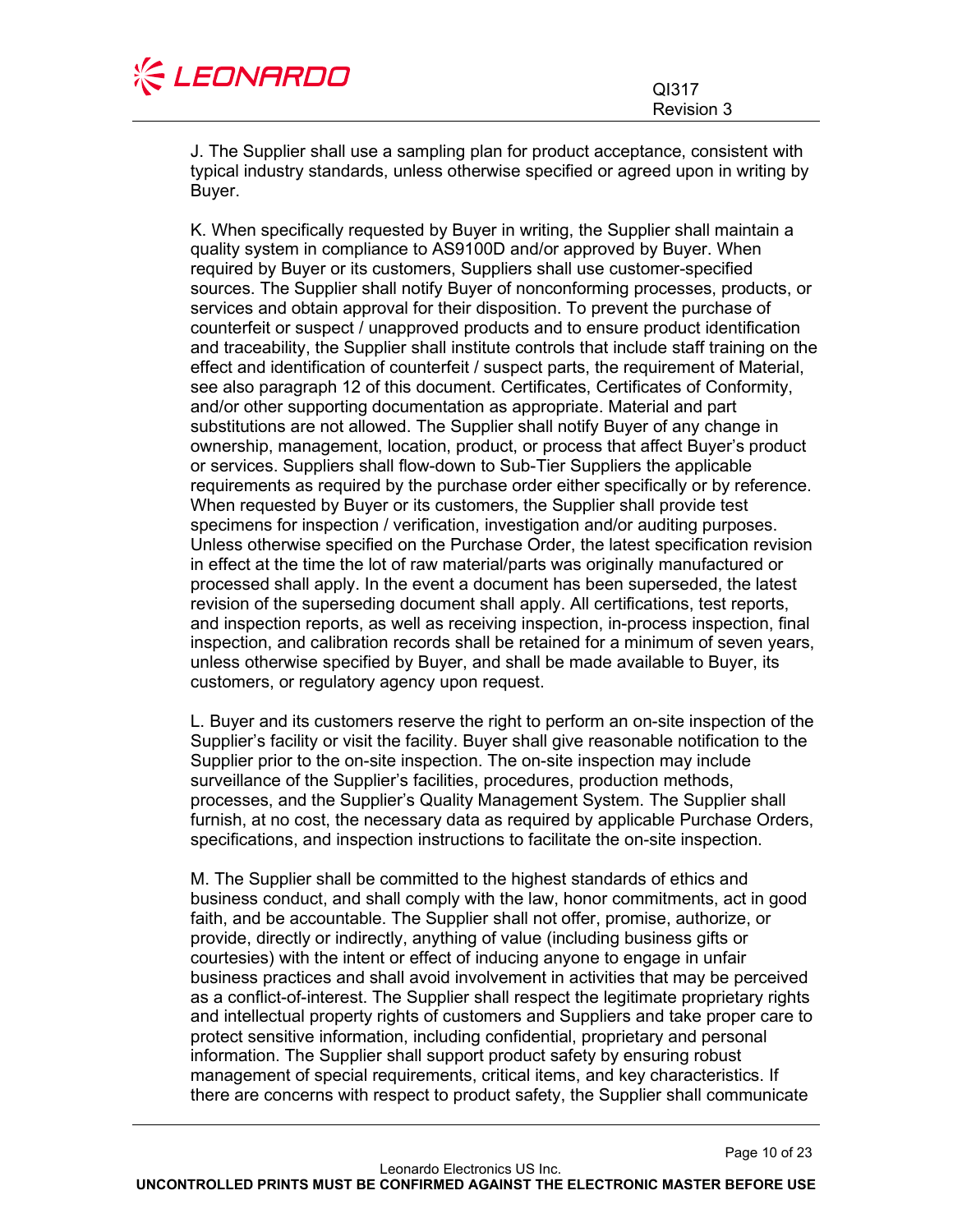

them to Buyer. If there is a concern at the Supplier's premises with respect to safety during the manufacture of the product, the Supplier shall notify its own employees of the concern and whenever possible, mitigate the concern. The Supplier shall ensure that employees and people working on its behalf are aware of their contribution to product or service conformity, their contribution to product safety, and the importance of ethical behavior.

N. Supplier agrees to notify the buyer of any nonconforming product and report product malfunctions, defects, and unairworthy conditions detected during repair, when applicable, that will be delivered on this PO and obtain written approval prior to shipment. Additionally, the supplier shall notify the Buyer of any findings surfaced through internal or independent process audits and inspections that impact product identified on the PO.

- <span id="page-10-0"></span>12. Counterfeit Electronic Parts
	- A. For purposes of this Article, the term "electronic part" means an integrated circuit, a discrete electronic component (including, but not limited to, a transistor, capacitor, resistor, or diode) or a circuit assembly and includes any embedded software or firmware. The term "counterfeit electronic part" means an unlawful or unauthorized reproduction, substitution, or alteration that has been knowingly mismarked, misidentified, or otherwise misrepresented to be an authentic, unmodified electronic part from the original manufacturer, or a source with the express written authority of the original manufacturer or current design activity, including an authorized aftermarket manufacturer. Unlawful or unauthorized substitution includes used electronic parts represented as new, or the false identification of grade, serial number, lot number, date code, or performance characteristics. For purposes of this Article 11, the term "counterfeit electronic part" also means an electronic part for which credible evidence (including, but not limited to, visual inspection or testing) provides reasonable doubt that the electronic part is authentic.
	- B. Seller shall only purchase electronic parts to be delivered or incorporated in the goods to Buyer directly from the Original Component Manufacturer (OCM)/Original Equipment Manufacturer (OEM) or through an OCM/OEM authorized distribution chain. Seller shall not acquire any electronic parts from independent distributors or brokers without the Buyer's prior written approval. Seller shall promptly notify Buyer in writing with all relevant information if Seller becomes aware or suspects that it has furnished any counterfeit electronic parts under the Order. When requested by Buyer, the Seller shall provide all relevant OCM/OEM documentation that authenticates the traceability of the affected items to the applicable OCM/OEM.
	- C. Seller shall establish and maintain an acceptable counterfeit electronic part detection and avoidance system. Seller shall also quarantine any counterfeit electronic parts and make them available for investigation by appropriate government authorities. Any suspected counterfeit electronic parts shall not be returned to the supply chain unless and until such parts are determined to be authentic.

Page 11 of 23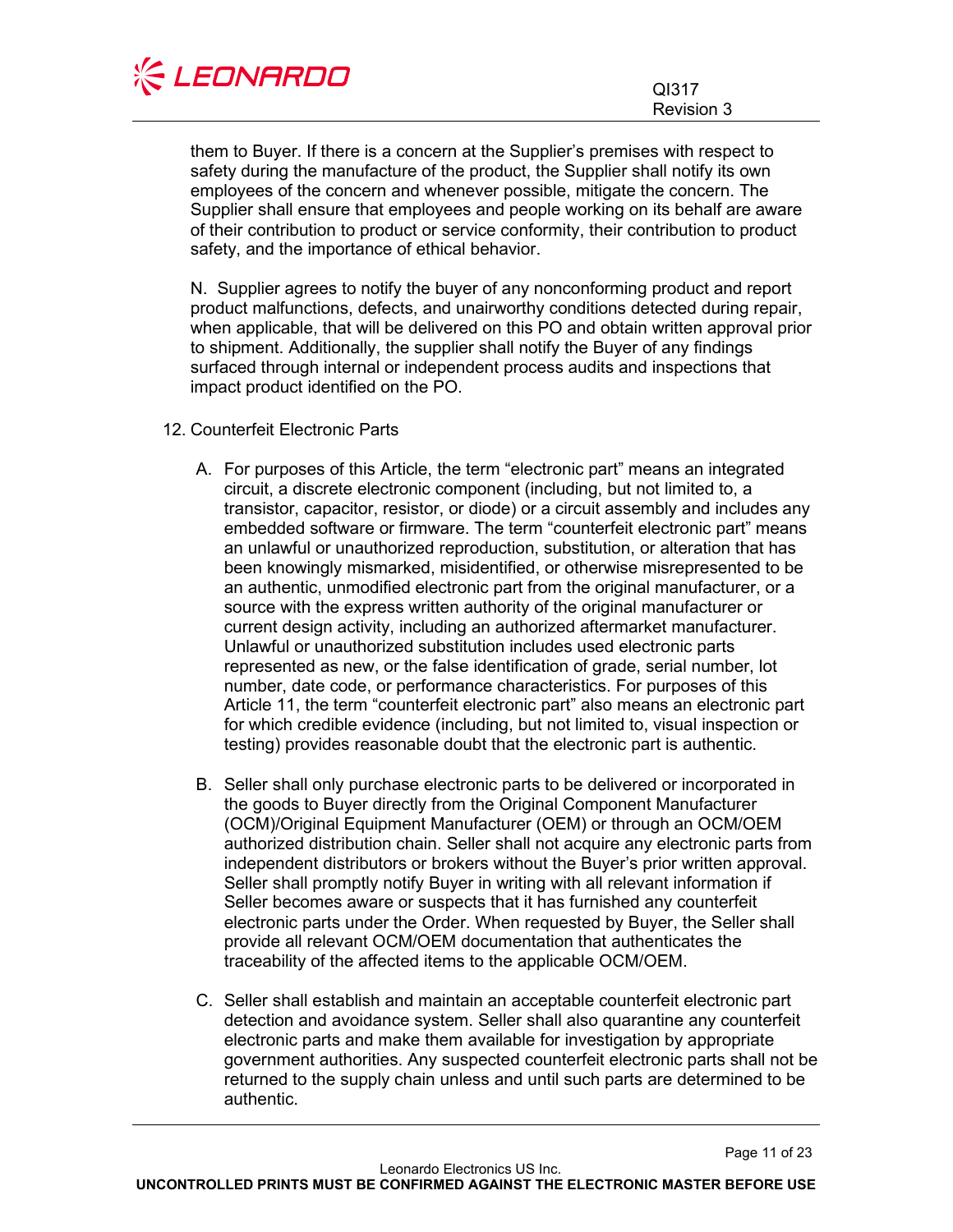

- D. This Article applies in addition to any quality provision, specification, statement of work or other provision included in or incorporated into this Order addressing the authenticity of the electronic part. To the extent any such provisions conflict with this Article, this Article prevails.
- E. If any counterfeit electronic parts are delivered or incorporated in the goods under this Order, Seller shall, at its expense, promptly replace such counterfeit electronic parts with electronic parts conforming to the requirements of this Order. Notwithstanding any other provisions in this Order, the Seller shall be liable for all costs relating to or associated with such counterfeit electronic parts including, without limitation, the Buyer's costs of removing any counterfeit electronic parts, of installing replacement electronic parts and of any testing necessitated by the reinstallation of electronic parts after the counterfeit electronic parts have been replaced. The remedies contained in this Article are in addition to any remedies available to Buyer at law, in equity or under any other provision of this Order.
- F. Seller shall include this Article or an equivalent provision in any purchase orders or lower-tier subcontracts for the delivery of electronic parts that will be included in or incorporated in the goods provided to Buyer hereunder.
- <span id="page-11-0"></span>13. Conflict Minerals
	- A. Consistent with the U.S. public policy underlying the enactment of Section 1502 of the Dodd-Frank Wall Street Reform and Consumer Protection Act (the "Act"), the Seller recognizes the significant risks associated with sourcing tin, tantalum, tungsten and gold (hereinafter the "Conflict Minerals") from the Democratic Republic of the Congo and adjoining countries (the "Conflict Region").
	- B. Seller shall not knowingly provide any goods containing Conflict Minerals from the Conflict Region.
	- C. Seller shall adopt (or already have in place) policies and processes to (i) conduct a reasonable inquiry into the country of origin of any Conflict Minerals incorporated into any goods provided under the Order, (ii) conduct due diligence of its supply chain, as necessary, to determine if any Conflict Minerals from the Conflict Region are incorporated into any goods provided under the Order, and (iii) promptly notify Buyer if any Conflict Minerals from the Conflict Region are incorporated into any goods provided under the Order. The Seller shall fully cooperate (at no cost to Buyer) with any inquiries conducted by Buyer or its customers to ensure compliance with this Article including, but not limited to, completing any applicable disclosure forms or surveys.
- <span id="page-11-1"></span>14. Proprietary Information

Page 12 of 23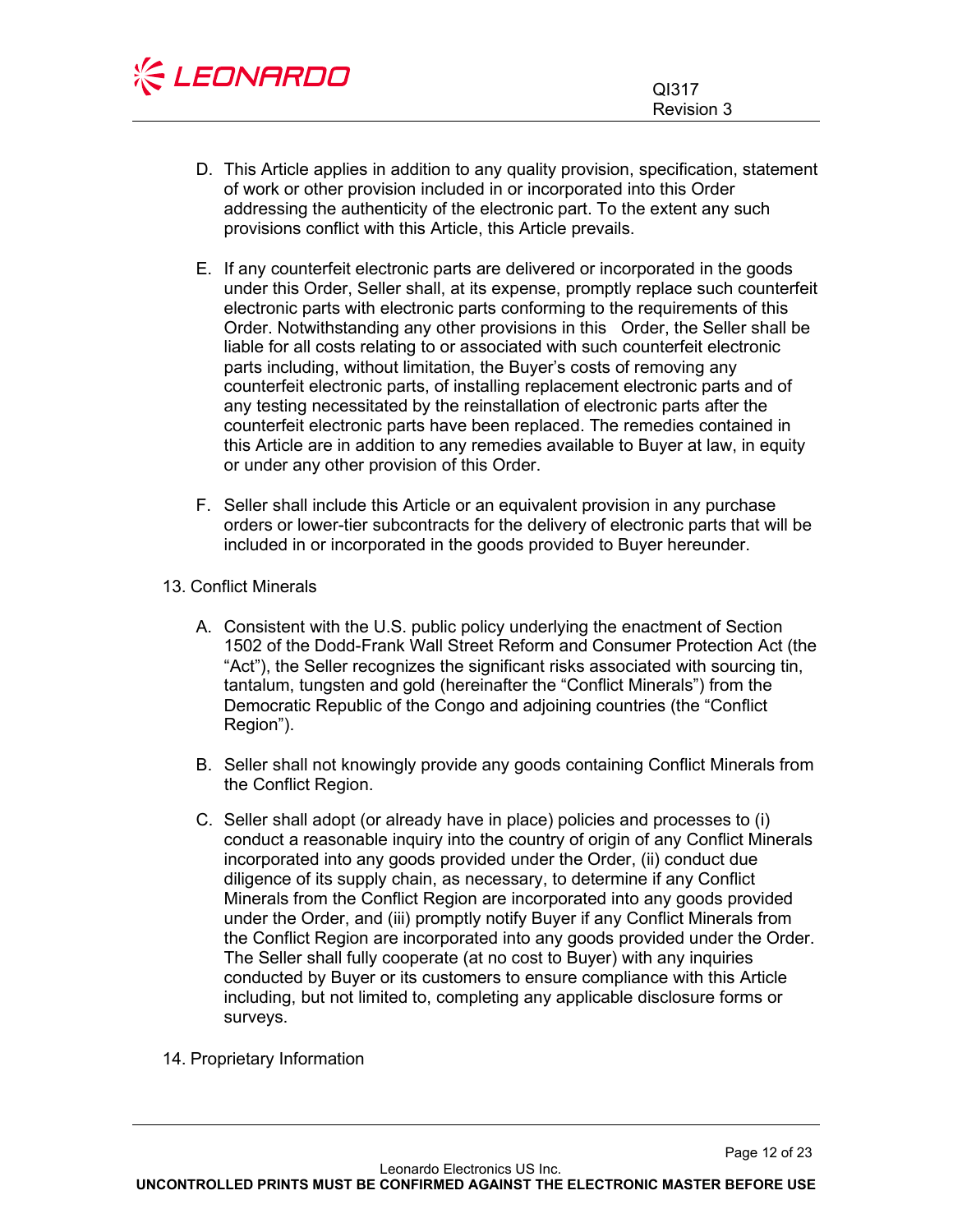

- A. All specifications, information, data, drawings, software and other items furnished by Seller under the Order that are clearly marked with a restrictive or proprietary designation shall be handled by Buyer on a proprietary basis but may be used and/or disclosed by Buyer solely for the purposes of Buyer's contract with its customer. Seller agrees to promptly notify Buyer in writing of any pre-existing patents or any other similar form of protection which Seller may hold or know of which relates to the goods and/or services to be provided under this Order.
- B. If any pre-existing patents, inventions, copyrights, technology, designs, works of authorship, mask works, technical information, software, or other information or data of Seller (hereinafter "Seller's Intellectual Property") are used, included, or contained in the goods and/or services provided hereunder, Seller grants Buyer an irrevocable, transferable, non-exclusive, world- wide, royalty-free license to use Seller's Intellectual Property with such goods and/or services.
- C. Unless otherwise expressly agreed in writing to the contrary, and subject to any rights by the Government, all specifications, information, data, drawings, software and other items which are (i) supplied to Seller by Buyer or (ii) obtained or developed by Seller and paid for by Buyer under this Order, shall be the exclusive property of Buyer, shall be maintained by Seller as proprietary to Buyer, shall be used only for purposes of providing goods and/or services to Buyer pursuant to this Order, and shall not be disclosed to any third party without Buyer's prior written consent. All such items supplied by Buyer shall be promptly returned to Buyer on request or upon completion or earlier termination of this Order. Nothing herein shall be construed or interpreted to limit or restrict the rights of the Government in or to any specifications, information, data, drawings or software in accordance with applicable FAR and/or DFARS Clauses.

# <span id="page-12-0"></span>15. Buyer's Property

- A. All information, such as specifications and designs, as well as all drawings, tools, jigs, dies, fixtures, materials, and other items supplied or paid for by Buyer (hereinafter the "Buyer's Property") shall be and remain the sole property of Buyer, and Buyer shall have the right to enter Seller's premises on a non-interference basis and remove any such property and Seller's records with respect thereto at any time without being liable for trespass or for damages of any sort.
- B. Unless the Buyer otherwise consents in writing, the Buyer's Property shall be used only in the performance of this Order and Seller may not use the Buyer's Property to provide any goods or services to any third party. Nothing herein shall be construed or interpreted to limit or restrict the rights of the Government in or to the Buyer's Property in accordance with applicable FAR and/or DFARS Clauses.

Page 13 of 23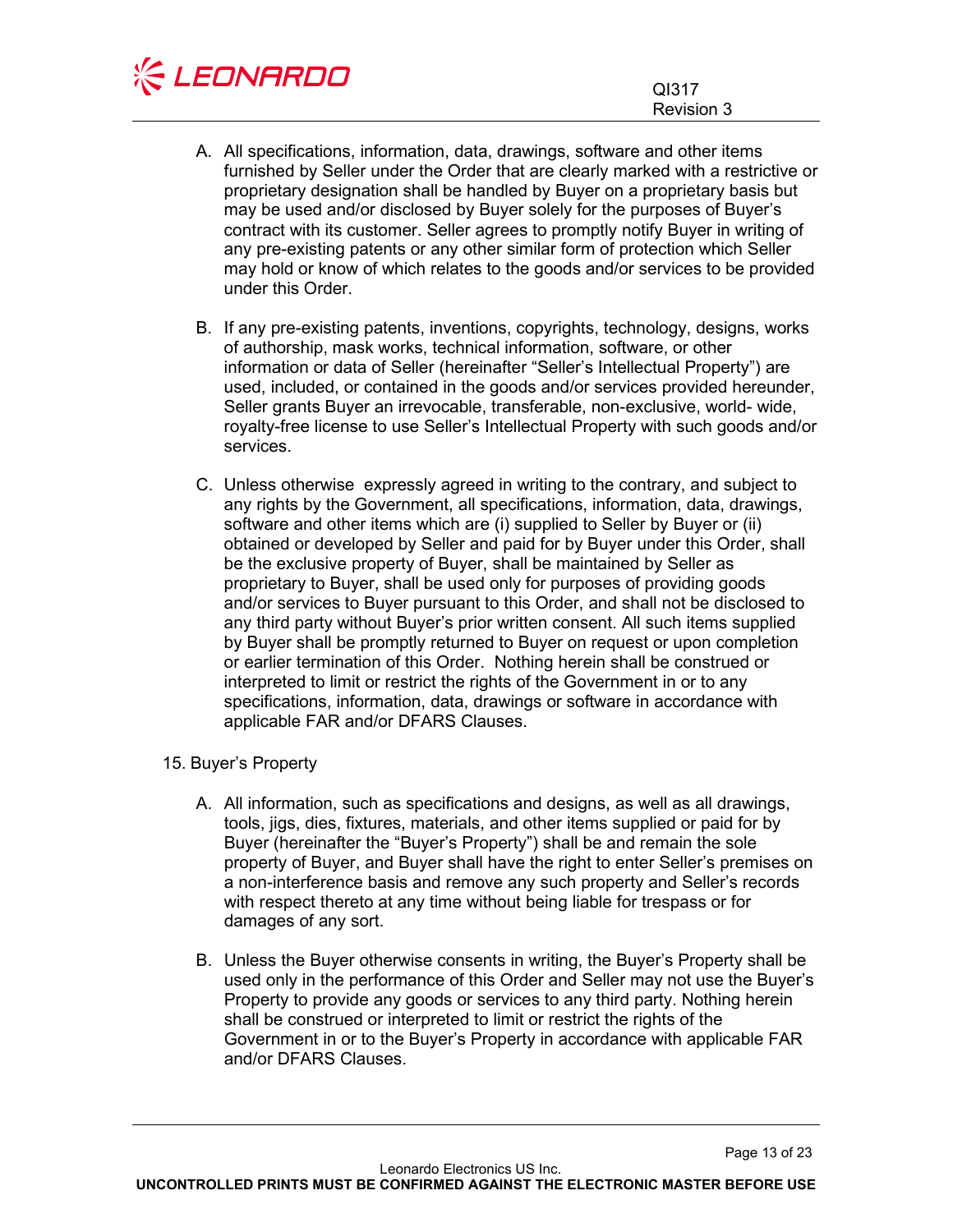

C. Seller shall protect and maintain the Buyer's Property in its possession or control and shall be responsible for all loss or damage thereto, except for normal wear and tear.

#### <span id="page-13-0"></span>16. Release of Information

Seller shall not publish any information developed under this Order nor distribute it nor make any news release about the existence or subject matter of this Order without Buyer's prior written consent.

#### <span id="page-13-1"></span>17. Intellectual Property

- A. Seller warrants that the work performed and/or products delivered under this Order (collectively, the "goods") which are not of Buyer's design or manufacture shall be free and clear of infringement or misappropriation of any patent, copyright, trademark or other third-party intellectual property rights. Except to the extent the Government assumes liability therefor, Seller shall indemnify, defend and hold Buyer and its customers harmless from any and all expenses, liability and loss of any kind (including all costs and expenses including reasonable attorneys' fees) arising out of claims, suits or actions alleging such infringement or misappropriation, including proceedings under 28 U.S.C. § 1498, which claims, suits or actions Seller agrees to defend with counsel acceptable to Buyer. The Buyer agrees to give Seller written notice of any such suit or action promptly after such notice is received and Seller agrees to conduct, at its own expense, the entire defense thereof.
- B. Seller further agrees to indemnify, hold harmless and defend, at Seller's expense, Buyer against all liens, security interests, and/or encumbrances whatsoever asserted against such goods by others. To the extent that the goods delivered hereunder are manufactured pursuant to the designs originated by Buyer, the Seller hereby assigns to Buyer, without reservation, all patent rights, copyrights and trademark rights relating to the goods and all related documents, models, computer drawings and other electronic expression, photographs, drawings, specifications or other materials ("Protected Materials"). Buyer, in turn, grants to Seller a non-exclusive, nontransferable license to reproduce the Protected Materials for purposes related solely and directly to the Seller's performance of its obligations to Buyer hereunder. No other Protected Materials may be reproduced for any other purpose without the express written permission of Buyer. This non-exclusive license shall terminate immediately upon termination of the Order. Nothing herein shall be construed or interpreted to limit or restrict the rights of the Government in or to the Protected Materials in accordance with applicable FAR and/or DFARS Clauses.
- C. Seller shall replace or modify any infringing goods with comparable goods acceptable to Buyer of substantially the same form, fit and function so as to remove the source of infringement, and shall extend this provision to such comparable goods. If the use or sale of any of the above items is enjoined as

Page 14 of 23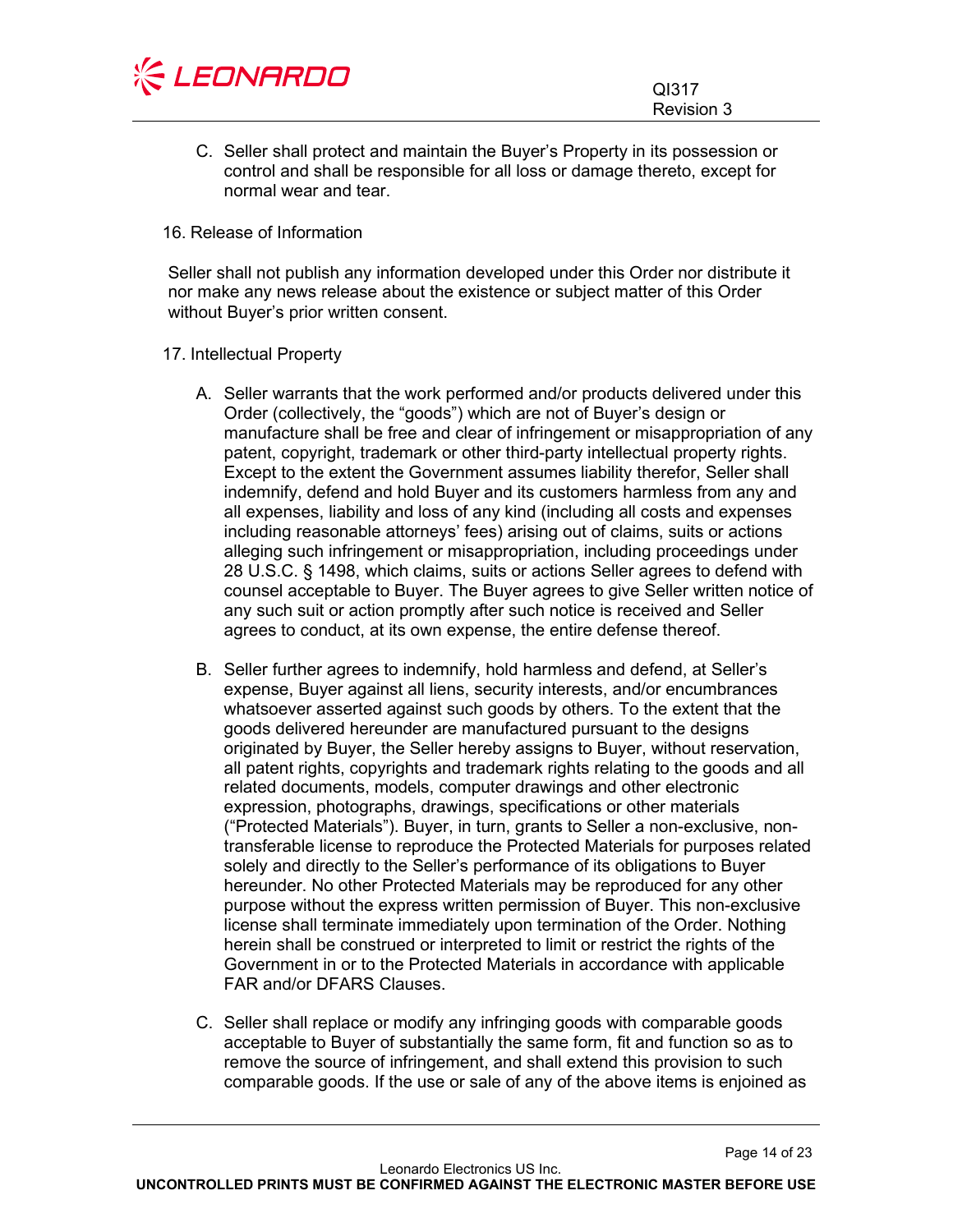

a result of such claim, suit or action, Seller, at no expense to Buyer, shall obtain for Buyer and Buyer's customers the right to use and sell the items.

D. Any invention or intellectual property first made, developed or conceived by Seller in the performance of this Order and / or which is derived from or based on the use of information supplied by Buyer, in whole or in part, alone or with others, shall be the sole property of Buyer, and Seller hereby conveys, transfers and assigns to Buyer all rights, title and interest in and to any such invention or intellectual property. Any original works of authorship created by Seller hereunder are considered "works made for hire" under U.S. Copyright Law (17 U.S.C. §101). This Order shall operate as an irrevocable assignment from Seller to Buyer of all rights to such inventions or intellectual property including all rights, title and interest throughout the world.

# <span id="page-14-0"></span>18. Changes

- A. Buyer shall have the right at any time to (i) suspend all or any portion of Seller's work for a period up to one hundred (100) Days, and/or (ii) make changes within the general scope of this Order that affect any one or more of the following:
	- (1) drawings, designs, specifications or quantities of goods and/or services to be provided hereunder.
	- (2) statement of work or description of services.
	- (3) method of shipment or packing.
	- (4) time or place of performance, inspection, delivery, or acceptance of goods and/or services; and
	- (5) amount of any Buyer-furnished or customer-furnished property or facilities.
- B. If any such suspension or change causes a change in the cost of, and/or the time required for, performance of this Order, an equitable adjustment shall be made in the price or delivery schedule or both, and this Order shall be modified in writing accordingly. Any claim by Seller for such an adjustment must be made in writing within twenty (20) Days from the date of receipt of a written order from Buyer's Purchasing Representative directing such suspension or change.
- C. Nothing in this clause, including any disagreement with Buyer as to any equitable adjustment, shall excuse Seller from proceeding with this Order as changed. Any disagreement between the parties arising out of this clause shall be resolved in accordance with the clause entitled "Disputes Under This Order."

Page 15 of 23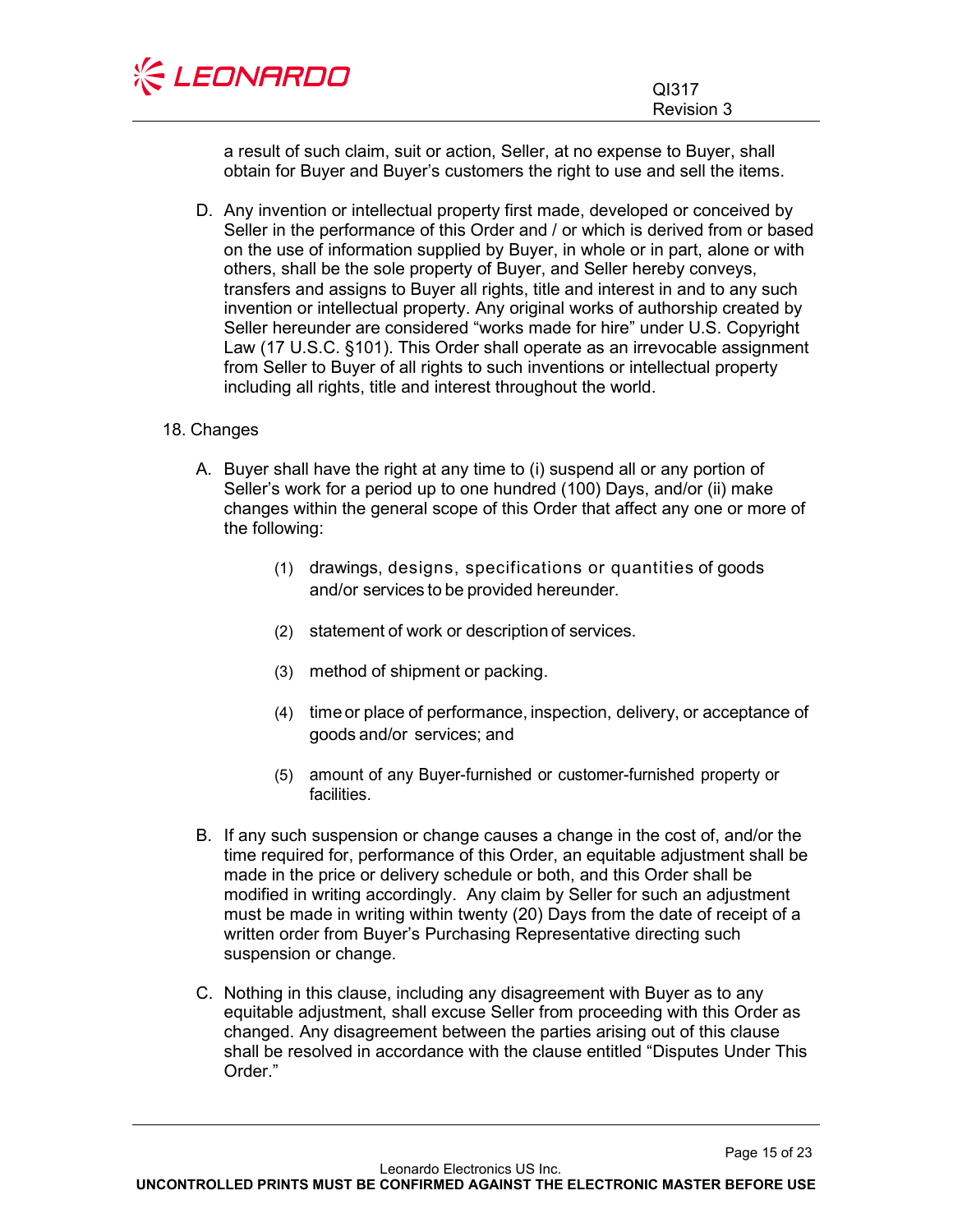| <b>KEONARDO</b> |            |
|-----------------|------------|
|                 | QI317      |
|                 | Revision 3 |

- D. If this Order is placed under a Government Prime Contract, any equitable adjustment hereunder shall be in accordance with the cost principles enunciated in FAR Part 31 in effect as of the date thereof (as amended).
- E. No constructive changes: Any information, advice, approvals or instructions given by Buyer's technical personnel or other representatives shall be deemed expressions of personal opinion only and shall not affect Buyer's and Seller's rights and obligations hereunder and shall not be the basis for an equitable adjustment, unless set forth in a writing signed by Buyer's Purchasing Representative which expressly states that it constitutes an amendment or change to this Order.

# <span id="page-15-0"></span>19. Access to Records

Buyer, and, if applicable, the Government, shall have access to all technical and quality records of Seller's performance hereunder. Nothing herein shall be construed or interpreted to limit or restrict the rights of the Government to audit Seller's records in accordance with any applicable FAR and/or DFARS Clauses.

- <span id="page-15-1"></span>20. Termination for Convenience
	- A. Buyer, by written notice, may terminate this Order at any time, in whole or in part, without cause and/or for Buyer's convenience, and such termination shall not constitute a default. In such event, Buyer shall have all rights and obligations accruing both at law and in equity, including Buyer's rights to title and possession of any goods for which payment has been made. Seller shall be reimbursed for any actual, reasonable, substantiated and allowable costs, plus a reasonable profit, for work performed to date of termination. In no event shall the amount of any such reimbursement exceed the then-current value of the Order. Buyer may take immediate possession of all work so performed upon notice of termination.
	- B. Any termination settlement proposal shall be submitted to Buyer within sixty (60) Days from the effective date of the termination. If Seller fails to submit a termination settlement proposal within this time period, or any extension thereof granted by Buyer in writing, then Seller irrevocably and forever waives and releases any termination claim.
	- C. If this Order is terminated as a result of the termination for convenience of Buyer's Government Prime Contract, then the rights, duties, and obligations of the parties shall be determined in accordance with the applicable termination for convenience clause incorporated into this Order by the Supplemental Terms and Conditions.
- <span id="page-15-2"></span>21. Termination for Default
	- A. Buyer may, by written notice of default to Seller, terminate this Order in whole or in part if Seller fails to (i) deliver the goods and/or perform the services within the time specified in this Order or any extension thereof granted by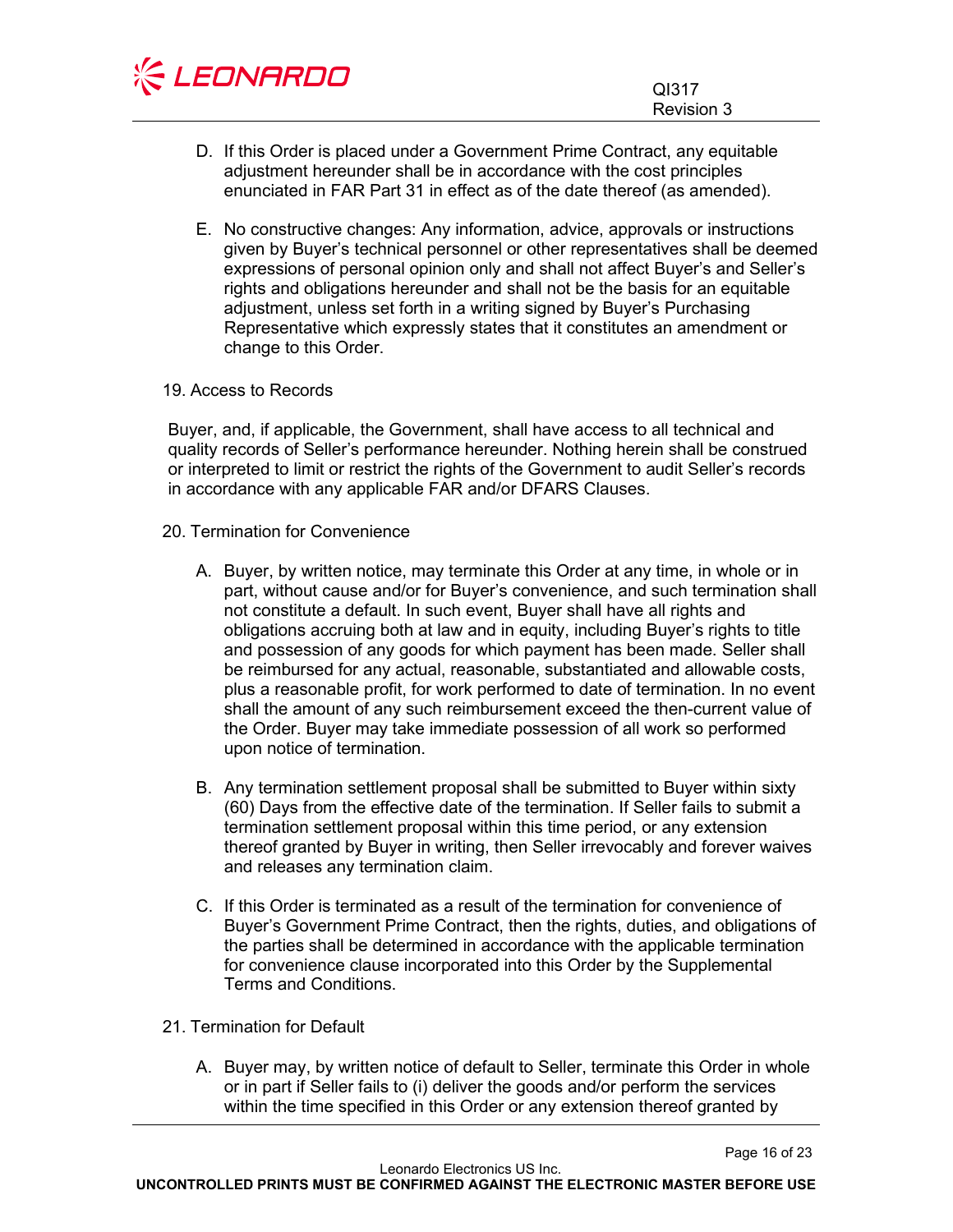

Buyer in writing, (ii) perform any of the other provisions or meet any of the requirements of this Order, or (iii) make progress so as to endanger performance of this Order in accordance with its terms and, in either of the second or third circumstances, does not cure such failure within ten (10) Days after receipt of written notice thereof from Buyer.

- B. If Buyer terminates this Order in whole or in part it may acquire, upon such terms as it deems appropriate, goods and/or services similar to those terminated. Seller shall be liable to Buyer for any excess cost for such similar goods and/or services, provided, however, that Seller shall continue performance of this Order to the extent not terminated hereunder and provided further, that Buyer shall pay the price set forth in this Order for completed goods or services delivered and accepted.
- C. The rights and remedies of Buyer in this Article are in addition to any other rights and remedies provided by law or in equity, or under this Order.
- D. If, after termination hereunder, it is later determined that Seller was not in default, then the rights and remedies of the parties shall be as if the Order was terminated for convenience under Article 19.

# <span id="page-16-0"></span>22. Set-Off

Buyer shall be entitled at all times to set-off any amount owing at any time from Seller to Buyer against any amount payable at any time by Buyer to Seller.

#### <span id="page-16-1"></span>23. Governing Law

This Order shall be enforced and interpreted in accordance with the laws of the State of New York, without regard to the conflict of law rules thereof. This Order excludes the application of the 1980 United Nations Convention on Contracts for the International Sale of Goods.

#### <span id="page-16-2"></span>24. Disputes Under This Order

The parties shall attempt to amicably resolve all disputes arising from or related to this Order. If the parties are unable to resolve a dispute within a reasonable time, then the parties may agree upon alternate dispute resolution, or the dispute shall be adjudicated exclusively in a court of competent jurisdiction in the State where Buyer is located, applying the governing law stated in Article 22. Seller hereby submits to the exclusive jurisdiction of the courts of such State and shall not raise any objection thereto (whether procedural, substantive or based on convenience). The parties voluntarily and irrevocably waive any and all rights to a trial by jury in any action arising out of or relating to this Order. Pending resolution or settlement of any dispute hereunder, Seller shall proceed diligently as directed by Buyer with the performance of this Order.

<span id="page-16-3"></span>25. Disputes Under A Government Prime Contract

Page 17 of 23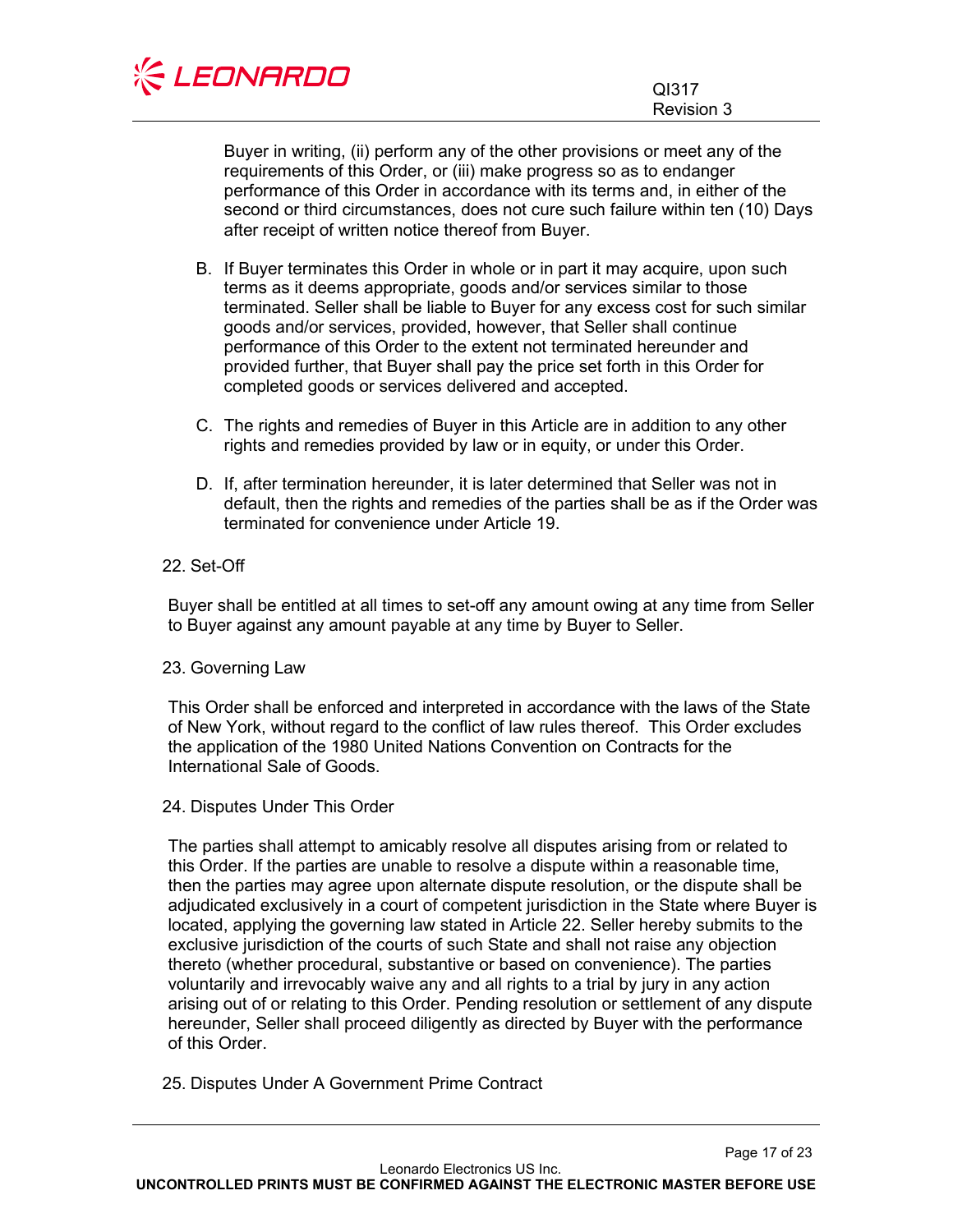

- A. If the Contracting Officer of Buyer's Government Prime Contract by a final decision interprets any provision or requirement of Buyer's Prime Contract, and the same or substantially similar provision or requirement is contained in this Order, such interpretation shall be binding between Buyer and Seller, provided that Buyer affords Seller the opportunity to appeal such decision in Buyer's name, and provided further that Seller provides Buyer any and all information requested by Buyer to justify Buyer's verifying, supporting, or providing any and all certifications required by the Contract Disputes Act of 1978, 41 U.S.C. § 601 et seq. Any such appeal brought by Seller shall be at the sole expense of Seller, who shall be solely responsible for the prosecution of such appeal. If Seller so appeals, Seller shall, upon Buyer's written request, provide Buyer with advance copies of papers to be filed in such appeal and such other information, consultation, and opportunity to participate in the appeal as Buyer may request. As used in this provision, the term "appeal" shall include any and all proceedings taken by Seller under this provision before any board of contract appeals or federal courts.
- B. If Seller asserts a claim against Buyer for either damages or an equitable adjustment in a situation where the facts constituting such claim would also support a claim by Buyer against Buyer's customer, prior to initiating any action or suit on such claim against Buyer in any court, if Buyer so authorizes, Seller shall pursue, to exhaustion of its administrative and judicial remedies, such claim in Buyer's name and at Seller's cost against Buyer's customer.
- C. Any claims or disputes involving the Government will be governed solely by federal law.
- D. Except as may be expressly set forth with the Contracting Officer's prior written consent, the Seller shall not acquire any direct claim or direct course of action against the Government.
- E. Any reference to the "Disputes" clause in any applicable FAR or DFARS Clause incorporated into this Order shall mean this Article 24.

#### <span id="page-17-0"></span>26. Indemnification

In addition to any other indemnification provision of this Order, Seller shall indemnify, defend and hold harmless Buyer, its officers, directors, and employees, from any and all claims, liabilities, losses, damages, costs, and expenses, including reasonable attorneys' fees, for --

- (1) any (a) injury to any person, (b) damage to any property, or (c) violation of any applicable law, ordinance, or regulation, arising from or related to Seller's (or Seller's subcontractors) performance of work in connection with this Order; or
- (2) any negligent, reckless or willful act or omission by Seller hereunder; or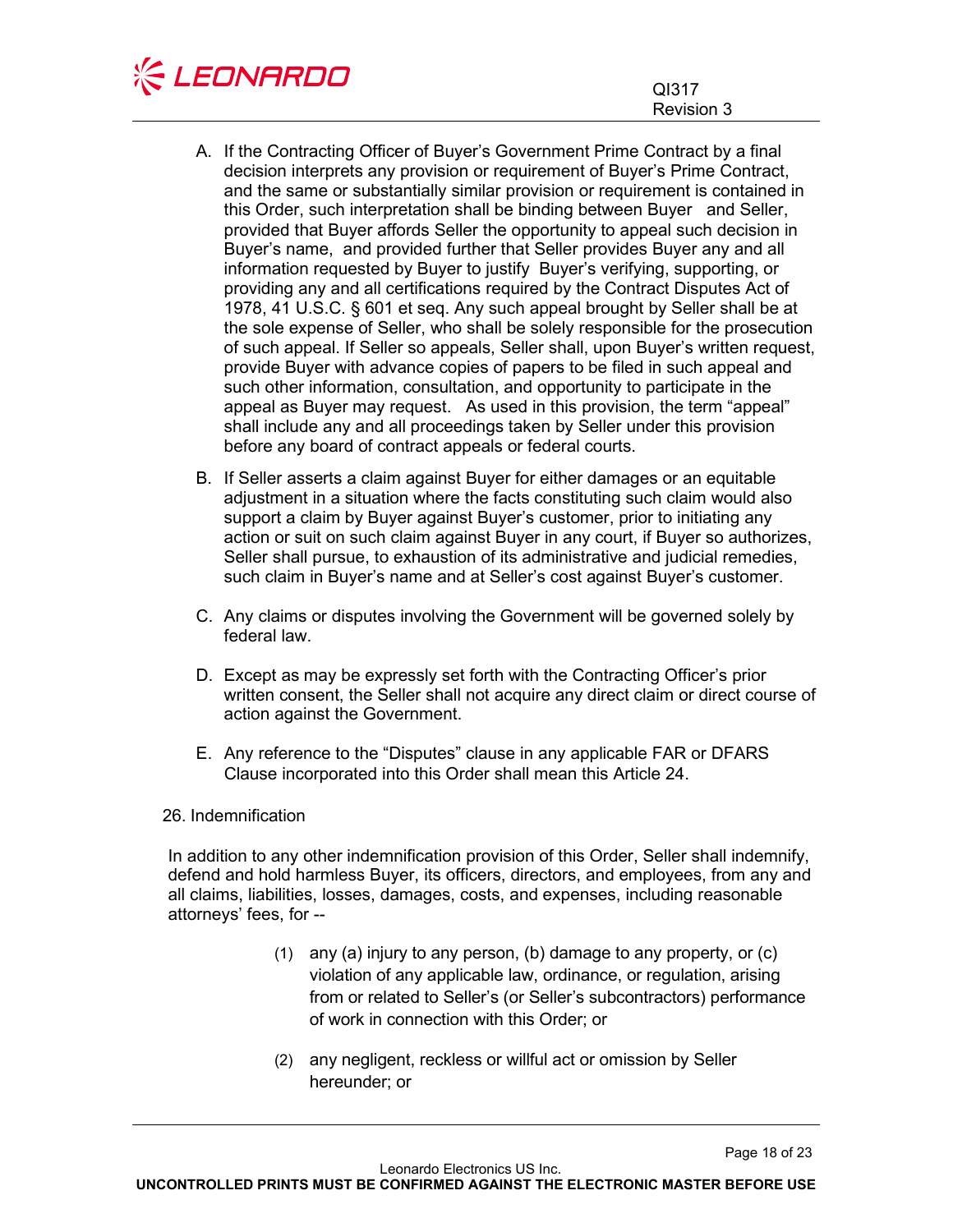

- (3) Seller's breach of any warranty or representation hereunder; or
- (4) any civil or criminal penalty or fine incurred by Buyer, which is caused to any extent by Seller, its employees, agents, representatives, suppliers, or subcontractors.

### <span id="page-18-0"></span>27. Design Changes

During performance of this Order, Seller shall not make any changes in the design of goods to be furnished by Seller under this Order without the Buyer's prior written approval. This applies whether or not there is a cost impact associated with the change and regardless of the type of change involved, including product improvements.

# <span id="page-18-1"></span>28. Export Control

- A. Seller agrees to comply fully with all applicable laws and regulations of Seller's country and of the United States pertaining to the export of any hardware, software, defense service, information or technical data provided by, through or with the cooperation of the Buyer in the performance of this Order, whether in the United States or abroad. This Order may involve information or items that are subject to the International Traffic in Arms Regulations (ITAR) or Export Administration Regulations (EAR) and that may not be released to Foreign Persons inside or outside the United States without the proper export authority.
- B. The ITAR defines a "Foreign Person" as any person who is not a U.S. citizen, a lawful permanent resident as defined by 8 USC 1101(a)(20), or a protected individual as defined by 8 USC 1324b(a)(3). Foreign Person is also defined as a corporation, a business, an association, a partnership, or any other entity that is not incorporated or organized to do business in the United States and as international organizations, foreign governments, and any agency or subdivision of foreign governments (e.g., diplomatic missions).
- C. Seller further agrees that it will not export or re-export, directly or indirectly, any hardware, software, defense service, information or technical data provided by, through or with the cooperation of Buyer, to any Foreign Person, including persons employed by or associated with, or under contract with, Seller or Seller's lower-tier suppliers without the prior written consent of Buyer and without first obtaining any required export license or other approval.
- D. In addition, if Seller participates in the performance of this Order at Buyer's facilities, Seller shall inform Buyer in advance in writing of the country of citizenship (or countries, in the case of dual citizenship) of each Foreign Person employee, agent, or representative of Seller or of Seller's suppliers prior to such person being allowed access to Buyer's facilities. Seller's and Seller's Foreign Person employees, agents, or representatives shall not participate in the performance of this Order at Buyer's facilities without Buyer's prior written consent.

Page 19 of 23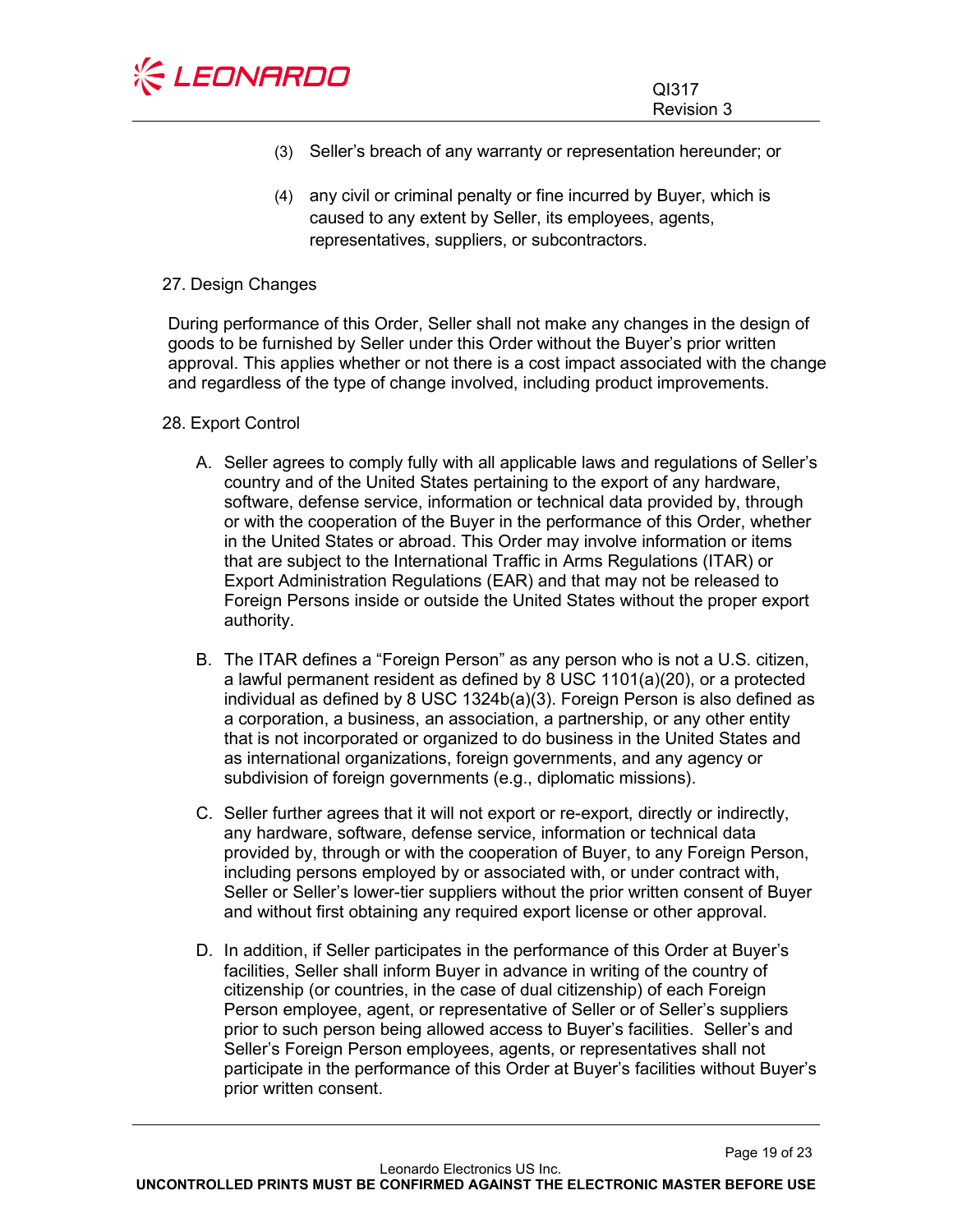

- E. Seller shall comply with the registration requirements of the ITAR at 22 CFR §122.1, as applicable.
- F. Seller represents that neither Seller nor any parent, subsidiary or affiliate of Seller is included on any of the restricted party lists maintained by the Government. Seller shall promptly notify Buyer in writing if Seller is, or becomes, listed in any Restricted or Denied Parties List or if Seller's export privileges are otherwise denied, suspended or revoked in whole or in part by any Governmental authority.
- G. Seller shall include paragraphs A through G or equivalent provisions in all lower tier subcontracts for any items that will be included in or delivered as goods to Buyer.
- H. Seller shall indemnify and hold Buyer harmless for all claims, demands, damages, costs, fines, penalties, attorneys' fees and other expenses arising or resulting from Seller's failure to comply with this clause.
- <span id="page-19-0"></span>29. Compliance with Laws

Seller shall comply with the applicable provisions of all federal, state, and local laws and ordinances and all lawful orders, rules, and regulations thereunder, and such compliance shall be a material requirement of this Order. If Buyer incurs any costs, damages or penalties as a result of a violation of any applicable laws or regulations by Seller, its directors, officers, employees, agents, suppliers or subcontractors at any tier, Buyer may, in addition to any rights or remedies available at law or in equity, make a corresponding reduction of any amounts due under this Order or demand payment thereof from Seller.

- <span id="page-19-1"></span>30. Equal Employment Opportunity; Notification of Employee Rights Under Federal Labor Laws
	- A. As applicable, the provisions of the Equal Opportunity Clauses pursuant to Section 202 of Executive Order 11246, as amended, and 41 CFR Section 60- 1.40; as well as 29 CFR Part 471, Appendix A to Subpart A, are herein incorporated by reference. Further, if Seller (1) is not otherwise exempt as provided by 41 CFR 60-1.5, (2) has 50 or more employees, and (3) has a contract, subcontract or purchase order amounting to \$50,000 that is necessary to the completion of a covered federal contract or subcontract, Seller is hereby notified of its obligations to file EEO Standard Form 100 and to prepare an affirmative action plan(s) as required under the regulations set forth above.
	- **B. Buyer and Seller shall abide by the requirements of 41 CFR §§ 60-300.5(a) and 60- 741.5(a). These regulations prohibit discrimination against qualified individuals on the basis of protected veteran status or disability and require affirmative action by covered prime contractors and subcontractors to employ and advance in employment qualified protected veterans and individuals with disabilities.**

**UNCONTROLLED PRINTS MUST BE CONFIRMED AGAINST THE ELECTRONIC MASTER BEFORE USE**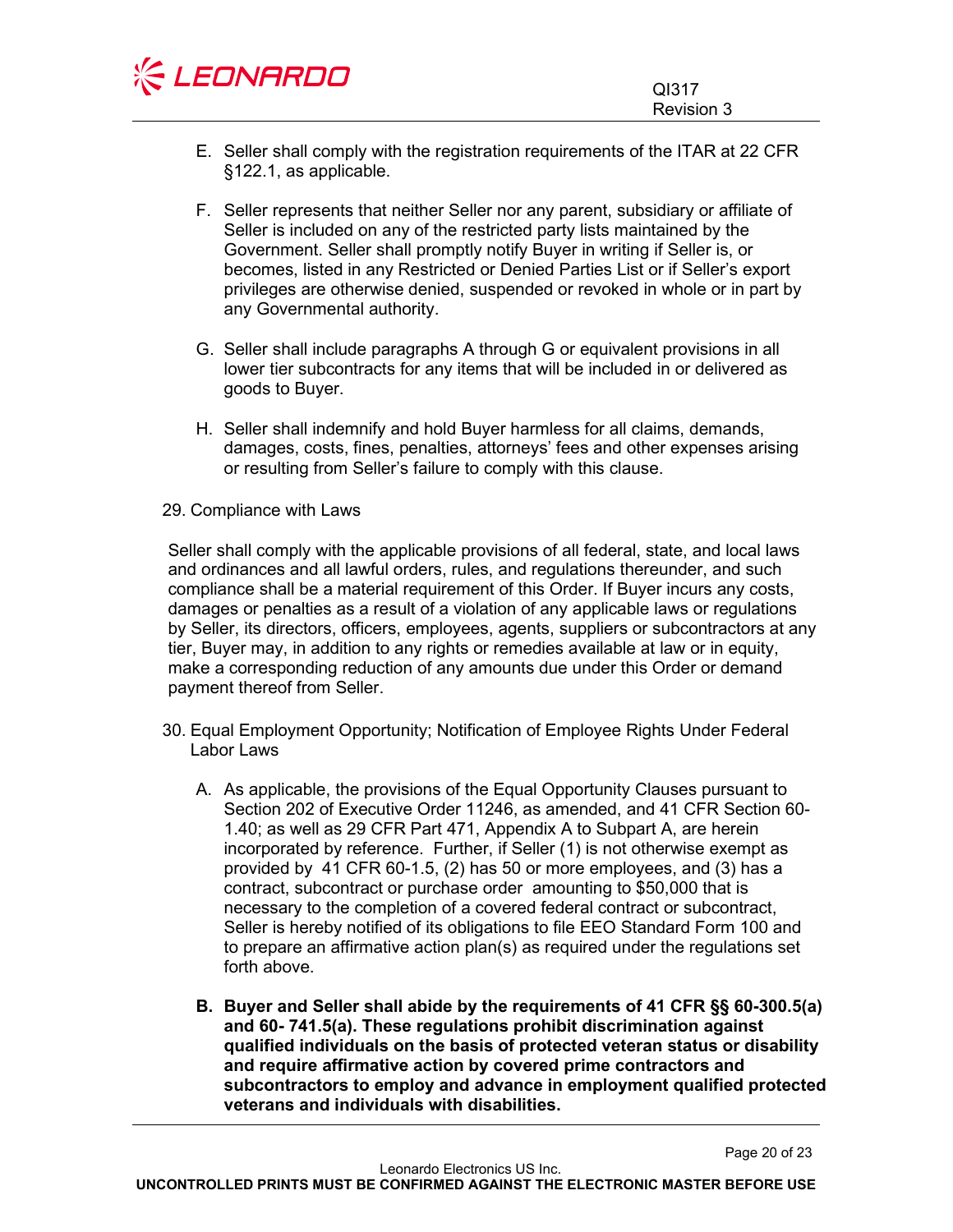

Page 21 of 23

#### <span id="page-20-0"></span>31. Duty to Proceed

Except as expressly authorized in writing by Buyer, the failure of Buyer and Seller to reach agreement with respect to any dispute relating to or arising under this Order shall not excuse Seller from proceeding diligently with the performance of the work required by this Order.

### <span id="page-20-1"></span>32. Incorporation of Supplemental Terms and Conditions

If this Order is placed under a Government Prime Contract, then the clauses set forth by citation in the Supplemental Terms and Conditions, attached as Supplement 1 and, if applicable, Supplement 2, are incorporated by reference into this Order with the same force and effect as though set out in full text herein.

#### <span id="page-20-2"></span>33. Order of Precedence

- A. In the event of any inconsistency or conflict between or among the provisions of this Order, such inconsistency or conflict shall be resolved by the following descending order of precedence: (i) Supplement 1 (FAR Clauses) and Supplement 2 (DFARS Clauses), if and to the extent applicable; (ii) Typed provisions set forth in this Order; (iii) Documents incorporated by reference on the face page(s) of this Order; (iv) These General Purchase Order Terms and Conditions, and any additional terms and conditions set forth on the reverse side of the Order; (v) The Statement of Work; and (vi) Specifications attached to this Order or incorporated by reference. Buyer's specifications shall prevail over any specifications of Seller.
- B. In the event of conflict between specifications, drawings, samples, designated type, part number, or catalog description, the specifications shall govern over drawings, drawings over samples (whether or not approved by Buyer), and samples over designated type, part number, or catalog description. In cases of ambiguity in the specifications, drawings, or other requirements of this Order, Seller shall, before proceeding, consult Buyer, whose written interpretation shall be final and binding on the parties.

#### <span id="page-20-3"></span>34. Assignment

Seller shall not sell, assign, or in any manner transfer this Order or its rights, duties, and obligations under this Order without first obtaining the written consent of Buyer. Any attempted assignment without such consent shall be void. The foregoing shall not apply to an assignment to any successor entity in the event Seller changes its name. Notwithstanding the foregoing, in the event of an approved sale, assignment or transfer as provided hereunder, Seller shall remain liable, jointly and severally, to Buyer for all obligations arising under or resulting from this Order.

<span id="page-20-4"></span>35. Notices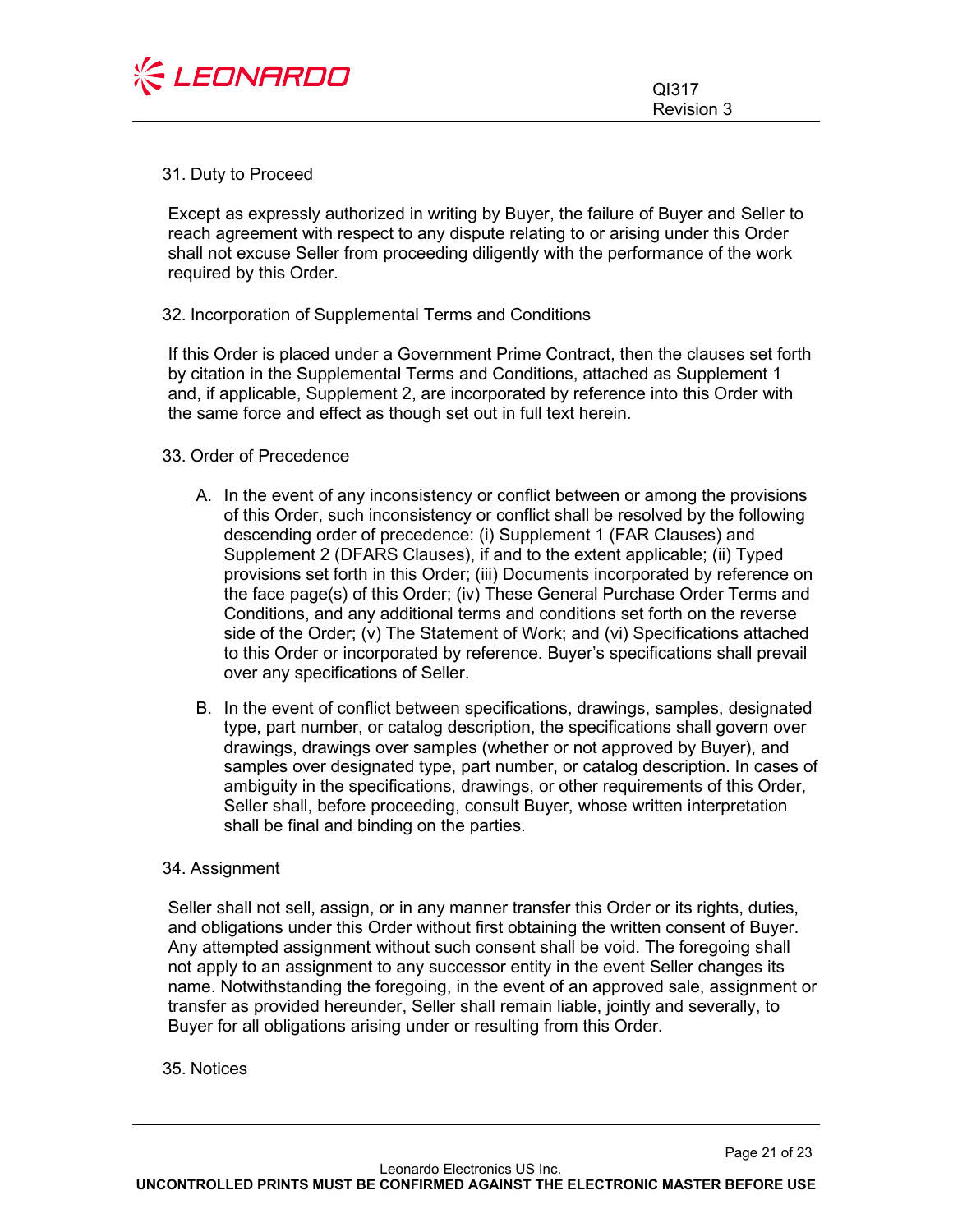

Page 22 of 23

All notices required or permitted to be sent by either party shall be deemed sufficiently given when delivered by hand delivery or sent by fax (which is confirmed), recognized overnight courier service or certified mail, return receipt requested, to the other party at the address shown on the first page of this Order for each party and to the attention of the individual who executes this Order on behalf of the party to whom the notice is sent. All notices shall be deemed given (i) on the date of delivery if delivered by hand or sent by fax, (ii) on the next business day if sent by recognized overnight courier service and (iii) on the third business day following the date sent by certified mail, return receipt requested. Either party may designate, in writing, a different manner of address for notices under this Order.

#### <span id="page-21-0"></span>36. Survival

Each party's rights and obligations under the Warranty, Counterfeit Electronic Parts, Conflict Minerals, Proprietary Information, Buyer's Property, Intellectual Property, Access to Records, Set-Off, Governing Law, Disputes, Indemnification, and Waiver, Severability and Remedies provisions of this Order shall survive completion or any earlier termination of this Order.

# <span id="page-21-1"></span>37. Force Majeure

Neither Buyer nor Seller shall be liable for failure to perform under this Order if such failure is due to events which are beyond the reasonable control and without the fault or negligence of such party, and which intervene after the execution of this Order and impede its performance, provided such failure to perform shall only be excused for the duration of such intervening event and shall be subject to the Buyer's right to terminate this Order pursuant to Article 19. Examples of such Force Majeure events include, but are not limited to, a strike or labor dispute, war or act of war (whether or not an actual declaration thereof is made), insurrection, riot or civil commotion, act of public enemy, fire, flood, or other act of God, or any act of a governmental authority (including export restrictions). The party wishing to claim relief by reason of any of the said circumstances shall notify the other party in writing without delay on the intervention and cessation thereof.

#### <span id="page-21-2"></span>38. No Third-Party Beneficiary

This Order has been entered into solely for the benefit of the parties and is not intended to create any legal, equitable, or beneficial interest in any third party, or to vest in any third party any interest with respect to the enforcement or performance of this Order. The parties agree no third party has any legal interest in this Order, or in any dispute arising hereunder, and that no third party is a necessary or indispensable party to any action or proceeding for the resolution of any such dispute. The parties further agree not to assert in any such action or proceeding that any third party is necessary or indispensable to such action or proceeding or to a determination of the relief to be granted therein.

<span id="page-21-3"></span>39. Waiver, Severability and Remedies